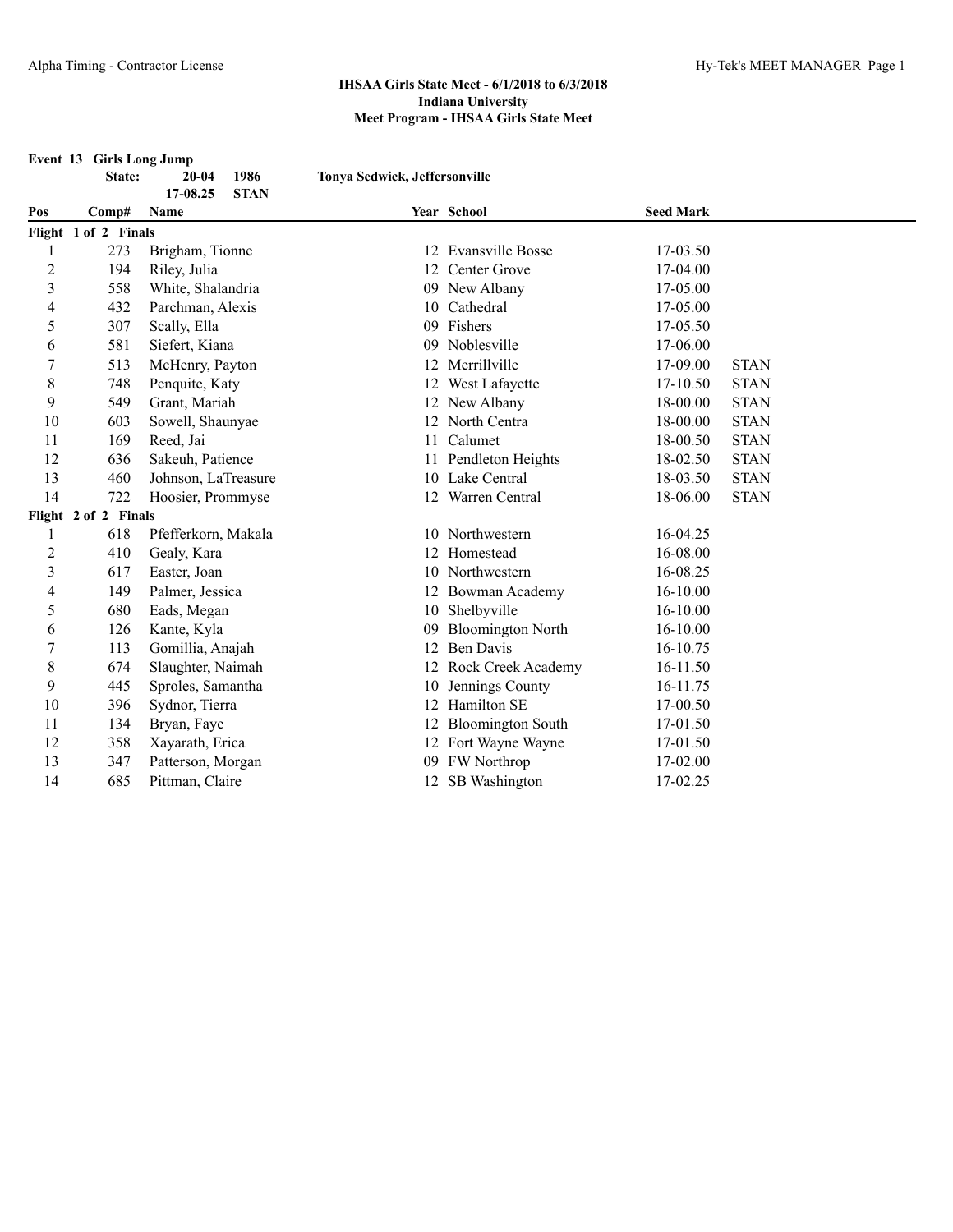|                | <b>Event 14 Girls Discus Throw</b> |                          |                                        |                        |                  |             |
|----------------|------------------------------------|--------------------------|----------------------------------------|------------------------|------------------|-------------|
|                | State:                             | 168-06<br>2013           | <b>Adriana Brown, Lawrence Central</b> |                        |                  |             |
|                |                                    | 125-05<br><b>STAN</b>    |                                        |                        |                  |             |
| Pos            | Comp#                              | Name                     |                                        | Year School            | <b>Seed Mark</b> |             |
|                | Flight 1 of 2 Finals               |                          |                                        |                        |                  |             |
| 1              | 539                                | Bormet, Ella             |                                        | 11 Morgan Township     | 115-05           |             |
| $\overline{c}$ | 262                                | Pulianas, Mia            | 10                                     | <b>Elkhart Central</b> | 115-09           |             |
| $\overline{3}$ | 472                                | Schoonmaker, Sarah       | 09                                     | Lake Central           | 116-04           |             |
| 4              | 607                                | Prok, Adalie             | 12                                     | Northeast Dubois       | 118-04           |             |
| 5              | 280                                | Dickerson, Mariah        |                                        | 10 EV Mater Dei        | 119-00           |             |
| 6              | 486                                | Rendell, Mercedes        |                                        | 12 Lawrence North      | 121-07           |             |
| 7              | 667                                | Kauffman, Madison        |                                        | 12 Pioneer             | $121 - 10$       |             |
| $\,$ $\,$      | 369                                | Hillyard, Maria          |                                        | 12 Gibson Southern     | 123-06           |             |
| 9              | 709                                | Phelps, Averi            |                                        | 10 Tri                 | 123-09           |             |
| 10             | 167                                | Weldy, Katherine         |                                        | 12 Brownsburg          | 125-03           |             |
| 11             | 497                                | Shafford, Vanessa        |                                        | 10 Linton-Stockton     | 125-04           |             |
| 12             | 755                                | Weatherly, Ashley        |                                        | 12 West Lafayette      | 126-06           | <b>STAN</b> |
| 13             | 747                                | Omonode, Alaina          |                                        | 11 West Lafayette      | 126-09           | <b>STAN</b> |
|                | Flight 2 of 2 Finals               |                          |                                        |                        |                  |             |
| 1              | 362                                | Evans, Cassandra         | 11                                     | Franklin Central       | 127-01           | <b>STAN</b> |
| $\overline{c}$ | 757                                | Pentecost, Zoe           | 12                                     | Westfield              | 127-01           | <b>STAN</b> |
| $\overline{3}$ | 374                                | Bonser, Emily            | 12                                     | Greenwood              | 127-03           | <b>STAN</b> |
| 4              | 601                                | Robinson, Briyanna       | 12                                     | North Centra           | 127-04           | <b>STAN</b> |
| 5              | 220                                | Coleman-turner, Beyoncey |                                        | 12 Columbus East       | 127-06           | <b>STAN</b> |
| 6              | 339                                | Barnes, Markalah         |                                        | 12 FW Northrop         | 127-09           | <b>STAN</b> |
| 7              | 112                                | Birch, Gabby             |                                        | 12 Bellmont            | 128-02           | <b>STAN</b> |
| 8              | 412                                | James, Brittnee          |                                        | 12 Homestead           | 129-11           | <b>STAN</b> |
| 9              | 673                                | Redlin, Hannah           |                                        | 11 Rensselaer Central  | 131-04           | <b>STAN</b> |
| 10             | 593                                | Ingle, Matisen           |                                        | 12 North Centra        | 132-06           | <b>STAN</b> |
| 11             | 682                                | Merritt, Rebecca         | 11                                     | Sheridan               | 133-07           | <b>STAN</b> |
| 12             | 446                                | Truesdell, Kayla         |                                        | 12 Jennings County     | 137-08           | <b>STAN</b> |
| 13             | 187                                | Parker, Averi            |                                        | 10 Cass                | 138-00           | <b>STAN</b> |
| 14             | 701                                | England, Lauren          |                                        | 12 TH South            | 143-08           | <b>STAN</b> |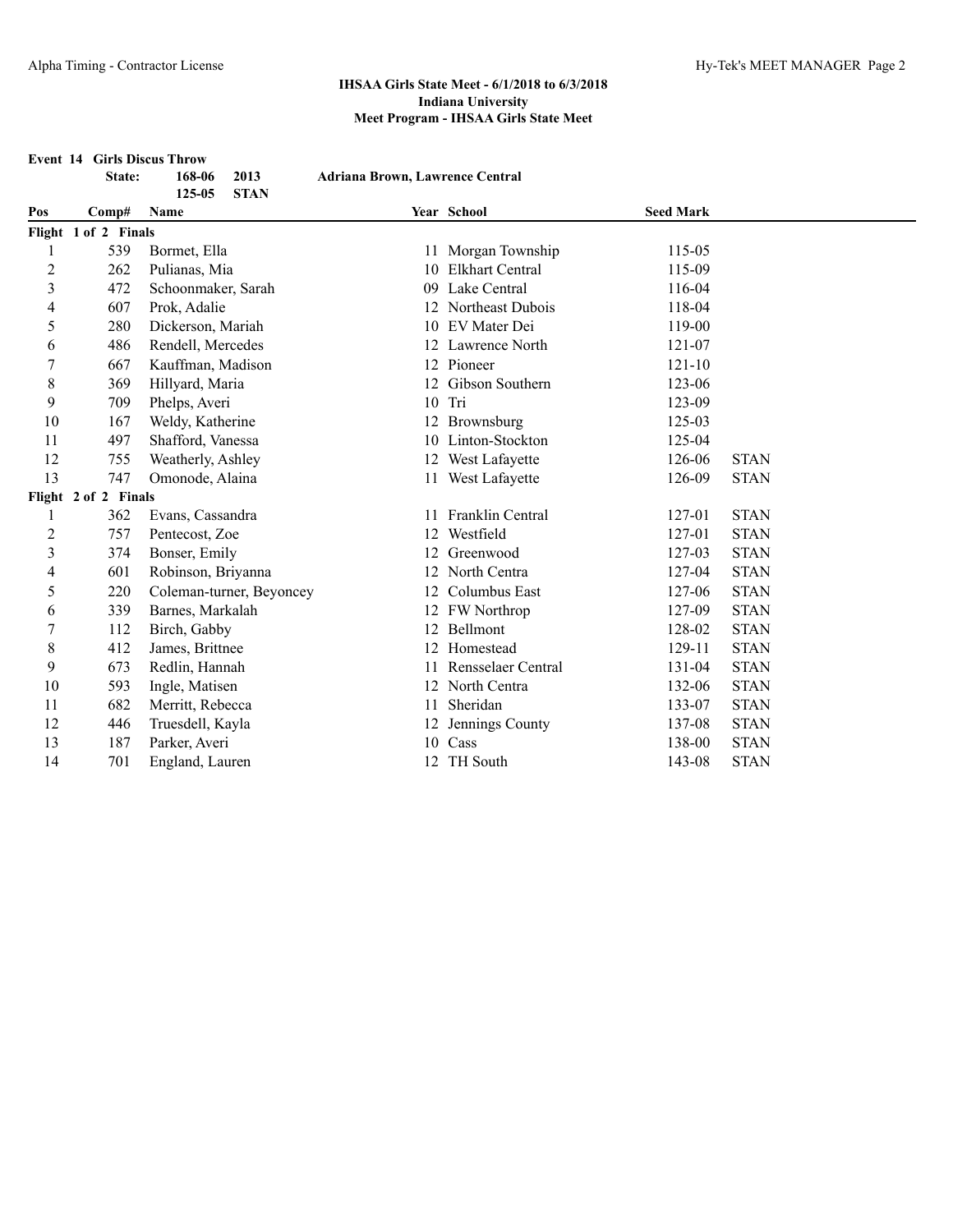**Event 16 Girls Pole Vault**

|                | State:                        | 13-06.25            | 2009        | <b>Ellie McCardwell, Pendleton Hts</b> |                     |                  |             |  |
|----------------|-------------------------------|---------------------|-------------|----------------------------------------|---------------------|------------------|-------------|--|
| Pos            |                               | $11 - 02.00$        | <b>STAN</b> |                                        |                     | <b>Seed Mark</b> |             |  |
|                | Comp#<br>Flight 1 of 1 Finals | Name                |             |                                        | Year School         |                  |             |  |
|                | 605                           | Meurer, Makinzi     |             | 12                                     | North Knox          | $9 - 10.00$      |             |  |
| $\overline{c}$ | 370                           | Lewis, Sydney       |             | 12                                     | Greencastle         | $9 - 10.00$      |             |  |
| 3              | 635                           | Drake, Dazia        |             | 12                                     | Owen Valley         | $9 - 10.00$      |             |  |
| 4              | 253                           | Olesh, Margaret     |             | 11                                     | Eastern (Pekin)     | $9 - 10.00$      |             |  |
| 5              | 414                           | Krizon, Gwendolyn   |             | 11                                     | Homestead           | $10 - 02.00$     |             |  |
| 6              | 314                           | Davis, Reece        |             | 09                                     | Floyd Central       | $10 - 02.00$     |             |  |
| 7              | 516                           | Miller, Meghan      |             |                                        | 12 Michigan City    | 10-06.00         |             |  |
| 8              | 689                           | Piatt, Kierstin     |             | 11                                     | Southport           | 10-06.00         |             |  |
| 9              | 215                           | Burita, Maggie      |             |                                        | Churubusco          | 10-06.00         |             |  |
| 10             | 244                           | Johnson, Casey      |             | 12                                     | East Central        | 10-06.00         |             |  |
| 11             | 732                           | Kehler, Caitlin     |             |                                        | Warsaw Community    | 10-10.00         |             |  |
| 12             | 406                           | Polizotto, Elena    |             |                                        | 12 Hobart           | $10-10.00$       |             |  |
| 13             | 530                           | Hartnagel, Francie  |             |                                        | 12 Mishawaka Marian | 10-10.00         |             |  |
| 14             | 323                           | Zeinemann, Annalise |             |                                        | 09 Floyd Central    | $10-10.00$       |             |  |
| 15             | 560                           | Barr, Tristan       |             |                                        | 10 New Castle       | $10-10.00$       |             |  |
| 16             | 741                           | Parzygnot, Jada     |             |                                        | Wawasee             | 11-02.00         | <b>STAN</b> |  |
| 17             | 584                           | Tyler, Shelby       |             |                                        | 12 Noblesville      | 11-02.00         | <b>STAN</b> |  |
| 18             | 398                           | Wilhelm, Ella       |             | 09                                     | Hamilton SE         | 11-02.00         | <b>STAN</b> |  |
| 19             | 478                           | Bakx, Carolyn       |             | 12                                     | Lawrence North      | $11 - 02.00$     | <b>STAN</b> |  |
| 20             | 411                           | Gery, Josephine     |             | 10                                     | Homestead           | $11 - 02.00$     | <b>STAN</b> |  |
| 21             | 298                           | Casey, Alison       |             |                                        | 10 Fishers          | 11-02.00         | <b>STAN</b> |  |
| 22             | 469                           | Rigg, Madison       |             | 12                                     | Lake Central        | 11-02.00         | <b>STAN</b> |  |
| 23             | 222                           | Salemme, Adrienne   |             | 11                                     | Columbus North      | 11-06.00         | <b>STAN</b> |  |
| 24             | 756                           | Huckstep, Grace     |             | 11                                     | Western Boone       | 11-06.00         | <b>STAN</b> |  |
| 25             | 189                           | Jarosinski, Taylor  |             | 10                                     | Center Grove        | $11 - 10.00$     | <b>STAN</b> |  |
| 26             | 508                           | Robison, Sabrina    |             |                                        | McCutcheon          | $11 - 10.00$     | <b>STAN</b> |  |
| 27             | 383                           | Drish, Kennedy      |             | 12                                     | Hamilton SE         | 12-06.00         | <b>STAN</b> |  |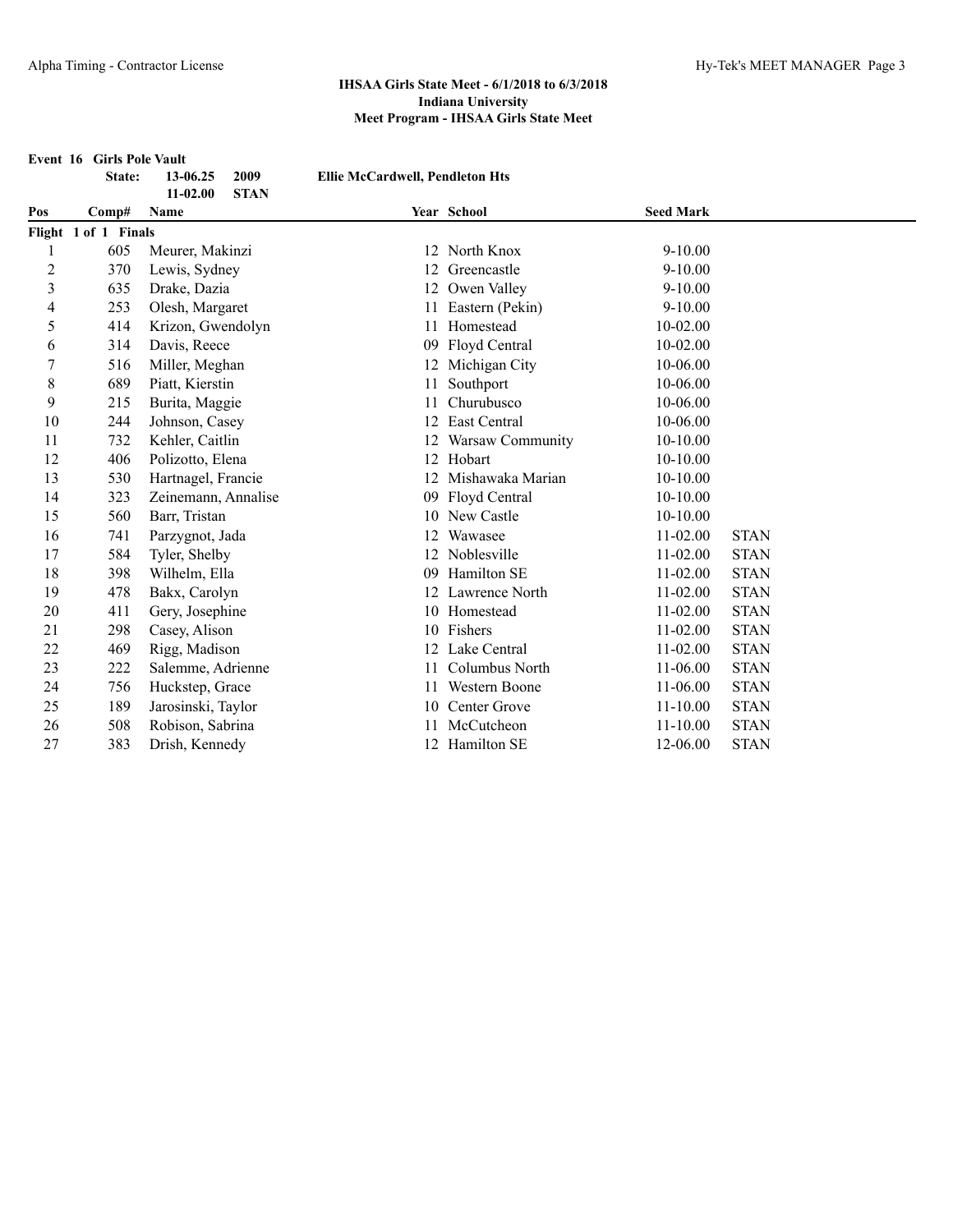**Event 12 Girls High Jump State: 6-00 1985 Angela Bradburn, Norwell 5-04.50 STAN Pos Comp# Name Year School Seed Mark Flight 1 of 2 Finals** 647 Baird, Caitlin 12 Perry Meridian 5-00.00 423 Stickel, Mayan 09 Chatard 5-00.00 216 Lukasik, Alyssa 12 Clinton Prairie 5-01.00 **Flight 2 of 2 Finals** 402 Coyne, Gracey 10 Heritage 5-02.00 2 331 Smith, Adison 10 Fort Wayne C 5-02.00 733 Kilburn, Grayson 11 Warsaw Community 5-02.00 227 Hennessey, Allyssa 12 Crown Point 5-02.00 5 114 Goss, Khera 11 Ben Davis 5-02.00 670 Marohn, Claudia 10 Plymouth 5-02.00 571 Campbell, Kalin 11 New Washington 5-02.00 668 Barker, Aubrey 12 Plainfield 5-02.00 678 Griffith, Charity 12 Rushville Co 5-02.00 399 Harris, Eris 12 Hammond Bish 5-03.00 498 Fleming, Kalea 10 Loogootee 5-03.00 282 Pogue, Katie 09 Evansville North 5-03.00 13 671 Butz, Gina 10 Portage 5-03.00 14 696 McCormick, Jewel 11 Springs Valley 5-03.00 540 Rastovski, Emily 10 Morgan Township 5-03.00 674 Slaughter, Naimah 12 Rock Creek Academy 5-03.00 17 293 Bontrager, Chloe 12 Fairfield 5-03.00 606 O'Neal, Ashley 12 North Putnam 5-03.00 447 Schoonveld, Taylor 09 Kankakee Valley 5-04.50 STAN 358 Xayarath, Erica 12 Fort Wayne Wayne 5-04.50 STAN 688 Bowlds, Kelsey 12 South Spencer 5-05.00 STAN 723 Humphrey, Tacoria 10 Warren Central 5-05.00 STAN 225 Crandall, Haylea 11 Crawford County 5-05.00 STAN 198 Leatherman, Meleah 12 Central Noble 5-05.50 STAN 762 Jackson, Isabella 10 Whiteland Co 5-06.00 STAN 26 584 Tyler, Shelby 12 Noblesville 5-09.00 STAN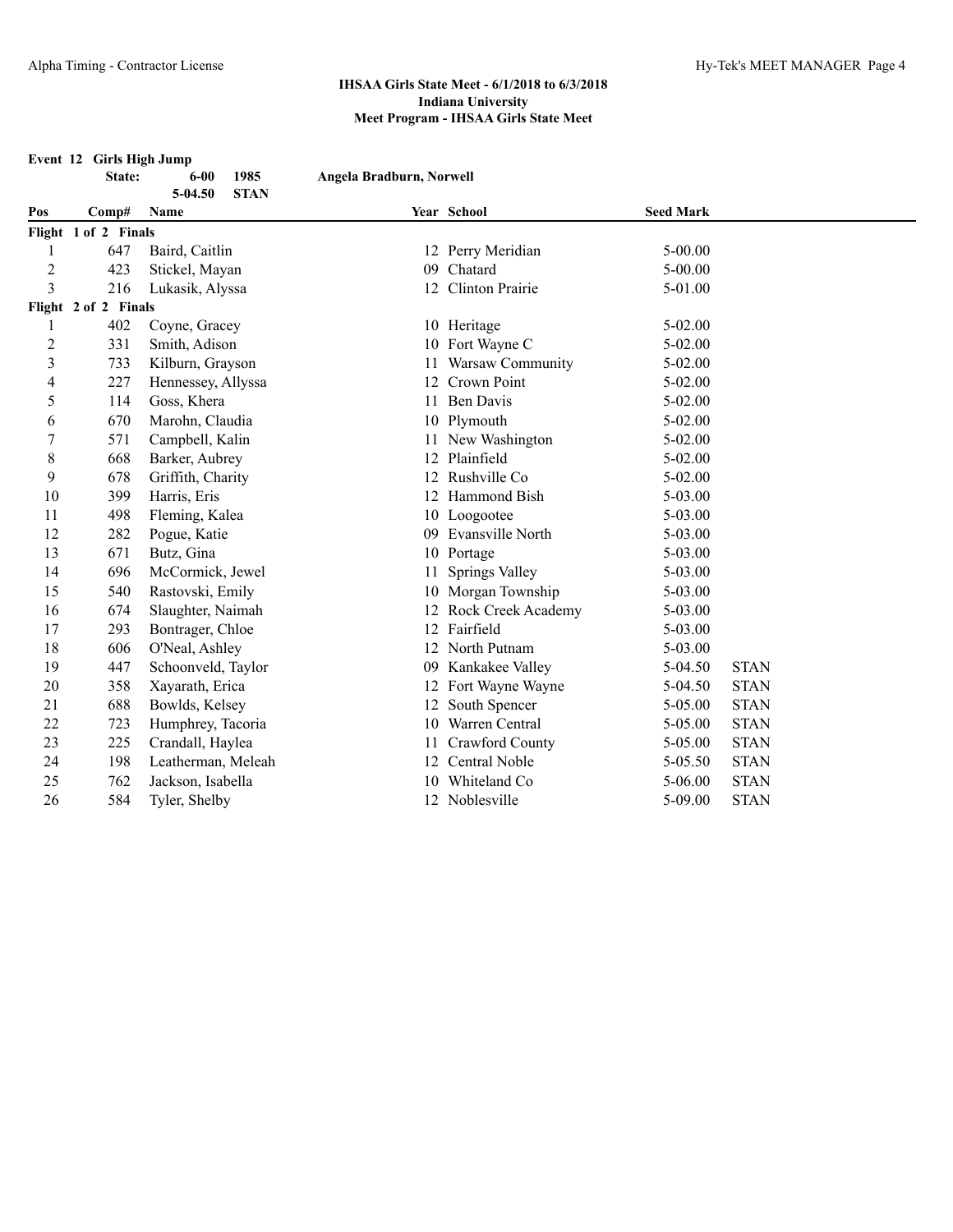**Event 15 Girls Shot Put**

**State: 50-09 2011 Tori Bliss, Portage**

|                         |                      | 40-08.50<br><b>STAN</b> |    |                   |                  |             |
|-------------------------|----------------------|-------------------------|----|-------------------|------------------|-------------|
| Pos                     | Comp#                | Name                    |    | Year School       | <b>Seed Mark</b> |             |
|                         | Flight 1 of 2 Finals |                         |    |                   |                  |             |
|                         | 280                  | Dickerson, Mariah       |    | 10 EV Mater Dei   | 37-10.50         |             |
| $\overline{c}$          | 404                  | Gordon, Rebekah         |    | 10 Heritage Hills | 37-11.00         |             |
| $\mathfrak{Z}$          | 627                  | Bradtmueller, Grace     | 10 | Norwell           | 38-02.75         |             |
| 4                       | 369                  | Hillyard, Maria         | 12 | Gibson Southern   | 38-06.00         |             |
| 5                       | 601                  | Robinson, Briyanna      | 12 | North Centra      | 39-00.00         |             |
| 6                       | 374                  | Bonser, Emily           | 12 | Greenwood         | 39-00.75         |             |
| 7                       | 538                  | Sanders, Alex           | 12 | Mooresville       | 39-03.75         |             |
| 8                       | 507                  | Freel, Payton           | 12 | Madison-Grant     | 39-06.00         |             |
| 9                       | 187                  | Parker, Averi           | 10 | Cass              | 39-09.25         |             |
| 10                      | 761                  | Emberton, Reagan        | 12 | Whiteland Co      | 39-10.00         |             |
| 11                      | 375                  | Nelson, Jaecy           | 09 | Griffith          | 40-00.00         |             |
| 12                      | 682                  | Merritt, Rebecca        | 11 | Sheridan          | 40-00.00         |             |
| 13                      | 109                  | Nichols, Haley          |    | 11 Avon           | 40-00.25         |             |
|                         | Flight 2 of 2 Finals |                         |    |                   |                  |             |
| 1                       | 193                  | Rasche, Ella            |    | 10 Center Grove   | 40-01.25         |             |
| 2                       | 539                  | Bormet, Ella            |    | Morgan Township   | 40-03.25         |             |
| $\overline{\mathbf{3}}$ | 684                  | Parker, Alecia          | 10 | South Bend Adams  | $40 - 03.50$     |             |
| 4                       | 747                  | Omonode, Alaina         |    | West Lafayette    | 40-06.25         |             |
| 5                       | 339                  | Barnes, Markalah        |    | 12 FW Northrop    | 40-07.25         |             |
| 6                       | 486                  | Rendell, Mercedes       |    | 12 Lawrence North | 40-09.00         | <b>STAN</b> |
| 7                       | 697                  | Clark, Tyresha          | 10 | TH North          | $40 - 10.50$     | <b>STAN</b> |
| 8                       | 412                  | James, Brittnee         |    | 12 Homestead      | 41-08.75         | <b>STAN</b> |
| 9                       | 372                  | Grimes, Lily            |    | 12 Greensburg     | 41-09.75         | <b>STAN</b> |
| 10                      | 701                  | England, Lauren         | 12 | TH South          | $42 - 02.50$     | <b>STAN</b> |
| 11                      | 458                  | Ellis, Makeda           |    | 12 Lake Central   | 42-03.00         | <b>STAN</b> |
| 12                      | 446                  | Truesdell, Kayla        | 12 | Jennings County   | 42-08.75         | <b>STAN</b> |
| 13                      | 681                  | Hill, Erikka            | 10 | Shenandoah        | 43-09.50         | <b>STAN</b> |
| 14                      | 755                  | Weatherly, Ashley       |    | 12 West Lafayette | 44-05.00         | <b>STAN</b> |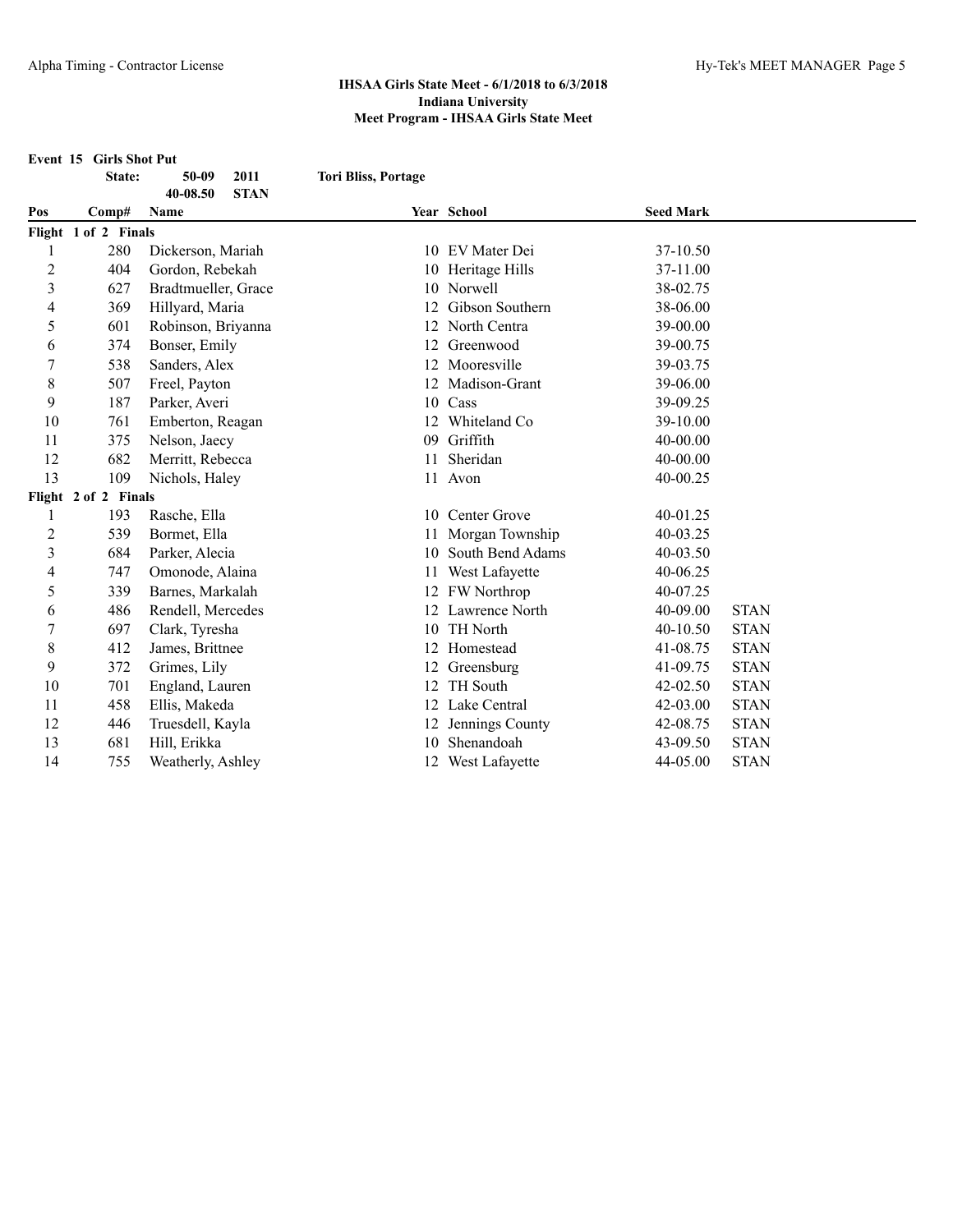**Event 1 Girls 4x800 Meter Relay**

**State: 8:53.74 2013 Eastern Greentown, Eastern Greentown J Sprinkles, S Wagner, B Neeley, B Neeley**

|           | 9:24.46<br><b>STAN</b>          |                                |                                |                              |
|-----------|---------------------------------|--------------------------------|--------------------------------|------------------------------|
| Lane      | <b>Team</b><br>Comp#            |                                | Relay                          | <b>Seed Time</b>             |
| Section   | 1 of 2 Timed Finals             |                                |                                |                              |
| $3-1A$    | Mishawaka                       |                                | A                              | 9:46.72                      |
|           | 1) #524 Quintana, Faith 12      | 2) #521 Ibarra, Rachel 12      | 3) #529 Young, Kyra 12         | 4) #518 Beshara, Sarah 09    |
|           | 5) #526 Shambaugh, Bailee 10    | 6) #525 Scott, Natalie 10      |                                |                              |
| $6-1B$    | Chesterton                      |                                | A                              | 9:50.72                      |
|           | 1) #202 Craycraft, Ashley 11    | $2)$ #200 Clancy, Frances 10   | 3) #207 Malackowski, Nalani 10 | 4) #206 Krol, Kara 12        |
|           | 5) #209 O'Dell, Grace 12        | 6) #204 Edwards, Taylor 10     | 7) #211 Ranta, Bailey 09       | 8) #199 Boster, Libby 11     |
| $9-1C$    | Edgewood                        |                                | A                              | 9:56.07                      |
|           | 1) #256 Crain, Annalyssa 10     | 2) #258 Meyer, Kaylee 12       | 3) #260 Sherfield, Claire 09   | 4) #254 Bitner, Emma 09      |
|           | 5) #261 Werner, Olivia 10       | 6) #257 Deckard, Madison 10    |                                |                              |
| $12 - 1D$ | <b>Brebeuf Jesuit</b>           |                                | A                              | 10:09.47                     |
|           | 1) #158 Simmons, Zoe 11         | 2) #156 O'Donnell, Katie 12    | 3) #152 Gardner, Kelly 11      | 4) #150 Caffrey, Allison 10  |
|           | 5) #154 Keller, Madeline 09     | 6) #159 Stonitsch, Bella 12    | 7) #151 Dillard, Alexis 09     | 8) #157 Ricks, Kate 12       |
| $1-2A$    | Fort Wayne Bishop Dwenger       |                                | A                              | 9:43.50                      |
|           | 1) #326 Nix, Katie 11           | $2)$ #329 Vogan, Natalee 10    | 3) #330 Woods, Katie 09        | 4) #327 Steele, Nora 10      |
|           | 5) #325 Morris, Anna 11         | 6) #324 Beeber, Susan 11       | 7) #328 Strzelecki, Erin 11    |                              |
| $4-2B$    | Zionsville                      |                                | A                              | 9:49.71                      |
|           | 1) #773 Settle, Anna 11         | $2)$ #764 Browne, Taylor 10    | 3) #767 McCooey, Reagan 11     | 4) #763 Allen, Margaret 11   |
|           | 5) #766 Humphries, Katherine 10 | 6) #771 Robinson, Ella 12      | 7) #768 Meredith, Brooke 12    | 8) #770 Rinehart, Lauren 11  |
| $7-2C$    | Norwell                         |                                | A                              | 9:51.32                      |
|           | 1) #631 Fuelling, Kaylee $10$   | 2) #630 Dirig, Addison 10      | 3) #633 Mahnensmith, Sarah 10  | 4) #629 Cox, Makayla 10      |
|           | 5) #634 Misch, Addison 11       | 6) #628 Cassel, Maeli 09       | 7) #632 Lambert, Sydney 11     | 8) #626 Bales, Lauren 10     |
| $10-2D$   | New Albany                      |                                | A                              | 10:02.70                     |
|           | 1) #556 Thompson, Laney 12      | 2) #543 Andrews, Laura 10      | 3) #551 Lynch, Hannah 11       | 4) #550 Hawkins, Olivia 12   |
|           | 5) #555 Thompson, Hadley 09     | 6) #545 Bussell, Brooklynn 10  | 7) #544 Barbieri, Caroline 10  |                              |
| $13-2E$   | Wawasee                         |                                | A                              | 10:21.88                     |
|           | 1) #739 Mayhew, Bailey 10       | 2) #740 Palacios, Nadia 11     | 3) #737 Kryder, Cameron 09     | 4) #742 Smith, McKenzie 12   |
|           | 5) #734 Cox, Courtney 09        | 6) #735 Ebright, Emma 10       | 7) #738 Long, McKenzie 09      | 8) #736 Hurst, Mariah 09     |
| $2-3A$    | East Central                    |                                | A                              | 9:45.00                      |
|           | 1) #241 Greiwe, Lily 12         | 2) #249 Wedding, Emilee 11     | 3) #245 Lengerich, Ellie 10    | 4) #238 Fey, Emma 12         |
|           | 5) #240 Greiwe, Lauren 12       | 6) #237 Brewer, Lindy 09       | 7) #251 Wilhelm, Emma 09       | 8) #243 Hofmann, Emily 12    |
| $5-3B$    | Carroll (Fort Wayne)            |                                | A                              | 9:50.29                      |
|           | 1) #184 Hansen, Brooke 09       | 2) #181 Ellingson, Kathleen 12 | 3) #186 Minton, Ashlyn 10      | 4) #179 Clements, Mallory 11 |
|           | 5) #178 Christman, Shelby 10    | 6) #183 Green, Abby 12         | $7)$ #182 Fruchey, Monroe 11   | 8) #185 Hathaway, Meagan 12  |
| $8-3C$    | North Central (Indianapolis)    |                                | A                              | 9:53.22                      |
|           | 1) #594 Jackson, Adrianne 09    | 2) #585 Baker, Ellen 10        | 3) #590 Green, Gabriele 11     | 4) #587 Boyd, Adrianna 11    |
|           | 5) #604 Tezera, Rahiwa 09       | 6) #595 Kaefer, Rose 11        | 7) #592 Hirschman, Jane 11     | 8) #591 Guntz, Holle 12      |
| $11-3D$   | Lake Central                    |                                | A                              | 10:03.60                     |
|           | 1) #464 Kulacz, Krista 09       | 2) #466 Martisek, Abby 10      | 3) #461 Knestrict, Riley 10    | 4) #474 Zubeck, Lillian 11   |
|           | 5) #463 Kujawa, Rachael 11      | 6) #456 Davis, Carly 09        | 7) #462 Kosciek, Taylor 09     | 8) #473 Thomas, Emily 10     |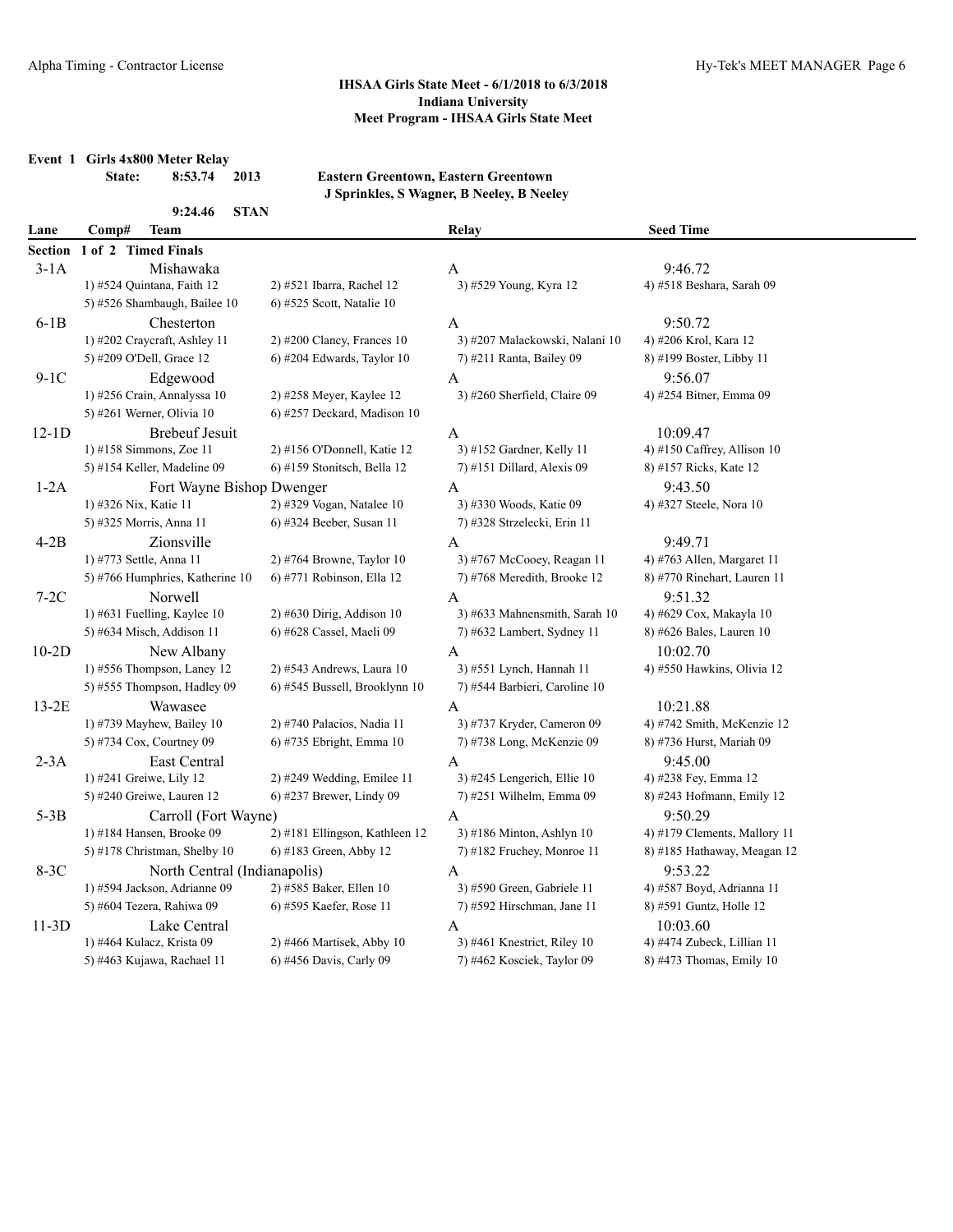#### **Section 2 of 2 Timed Finals...(Event 1 Girls 4x800 Meter Relay)**

| $3-1A$  | Noblesville                      |                                                             | $\mathbf{A}$                   | 9:26.85                        |
|---------|----------------------------------|-------------------------------------------------------------|--------------------------------|--------------------------------|
|         | 1) #572 Anderson, Maria 12       | 2) #580 Sharples-Gordon, Isabella 103) #574 Deal, Aubrie 12 |                                | 4) #576 Hazelrigg, Anna 11     |
|         | 5) #579 McGavic, Mya 10          | 6) #583 Swart, Aubrey 12                                    | 7) #582 Stahl, Sophie 10       | 8) #578 King, Madison 11       |
| $6-1B$  | Lowell                           |                                                             | A                              | 9:33.14                        |
|         | 1) #501 James, Annalise 12       | 2) #500 Boyer, Jordyn 12                                    | 3) #504 Kaczur, Megan 10       | 4) #502 James, Karina 09       |
|         | 5) #506 Mitsch, Claire 12        | $6$ ) #503 James, Saralyn 10                                | 7) #505 Kramer, Sydney 10      | 8) #499 Bibakis, Alexia 11     |
| $9-1C$  | New Palestine                    |                                                             | A                              | 9:34.79                        |
|         | 1) #567 Shaw, Brenna 10          | 2) #568 Taylor, Sophia 12                                   | 3) #569 Voelz, Grace 12        | 4) #562 Casner, Kaylin 11      |
|         | 5) #561 Adam, Emily 09           | 6) #565 Mann, Kendall 10                                    | 7) #563 Crowder, Victoria 12   | 8) #564 Mann, Emma 09          |
| $12-1D$ | Penn                             |                                                             | A                              | 9:36.13                        |
|         | 1) #640 Jankowski, Ellie 12      | 2) #646 Smith, Julie 09                                     | 3) #644 Neal, Brooke 11        | 4) #643 Marshall, Nicole 10    |
|         | 5) #639 Cussen, Hannah 10        | $6$ ) #637 Alkire, Aislynn 11                               |                                |                                |
| $1-2A$  | West Lafayette                   |                                                             | A                              | 9:21.81<br><b>STAN</b>         |
|         | 1) #749 Schultz, Mary 12         | 2) #745 Marks, Ella 10                                      | 3) #750 Steffey, Alli 09       | 4) #752 Tate, Ellie 12         |
|         | 5) #744 Mansfield, Haley 10      | 6) #743 Jordan, Caroline 11                                 | 7) #754 Thomas, Lauren 12      | 8) #753 Tate, Emma 12          |
| $4-2B$  | Fishers                          |                                                             | A                              | 9:27.23                        |
|         | 1) #297 Carter, Abby 11          | 2) #308 Schafer, Vera 09                                    | 3) #300 Gillespie, Emma 11     | 4) #294 Barrett, Elizabeth 09  |
|         | 5) #309 Urban, Brynn 10          | 6) #310 Wai, Miya 12                                        | 7) #305 Mybeck, Megan 09       | 8) #296 Bodnar, Lilia 11       |
| $7-2C$  | Carmel                           |                                                             | A                              | 9:34.69                        |
|         | 1) #173 Hand, Emily 11           | $2)$ #171 Christie, Annie 10                                | 3) #174 Hunter, Martha 11      | 4) #172 Haines, Sydney 11      |
|         | 5) #176 McAndrews, Lily 11       | 6) #175 Khurram, Izza 12                                    | 7) #177 Zeruesenay, Mahalet 10 | 8) #170 Bates, Phoebe 11       |
| $10-2D$ | <b>Bloomington South</b>         |                                                             | A                              | 9:35.44                        |
|         | 1) #137 Hagar, Aviv 10           | 2) #136 Furr, Anneke 11                                     | 3) #141 Rauh, Zoe 12           | 4) #142 Rensink, Phoebe 12     |
|         | 5) #133 Brummett, Olivia $10$    | $6)$ #132 Beathea, Abby 09                                  | $(7)$ #140 Rauh, Isabelle 10   | 8) #143 Vesperini, Isabella 09 |
| $13-2E$ | Floyd Central                    |                                                             | A                              | 9:38.32                        |
|         | 1) #319 Loftus, Chloe 11         | 2) #320 Pearce, Lillian 12                                  | 3) #313 Clare, Natalie 10      | 4) #311 Baxter, Sydney 10      |
|         | 5) #312 Cirincione, Jaydon 09    | 6) #315 Hupp, Emma 11                                       | 7) #318 Liddle, Sydney 11      |                                |
| $2-3A$  | Hamilton Southeastern            |                                                             | A                              | 9:24.54                        |
|         | 1) #394 Mirro, Maddie 12         | 2) #391 McFarland, Annice 10                                | 3) #395 Pedersen, Ellie 11     | 4) #381 Black, Lulu 12         |
|         | 5) #397 Wans, Regan 09           | 6) #378 Baker, Brooke 09                                    | 7) #393 Mirro, Jehnea 09       | 8) #387 Hill, Halle 10         |
| $5-3B$  | Lawrence North                   |                                                             | A                              | 9:27.56                        |
|         | 1) #484 Ludington, Carol 09      | 2) #482 Greer, Sarah 12                                     | 3) #483 Grider, Gabby 12       | 4) #480 Dean, Grace 12         |
|         | 5) #487 Ware, Kyra 10            | $6$ ) #485 Powell, Bailey 09                                | 7) #479 Burgin, Katie 11       | 8) #481 Fasbender, Kaitlin 09  |
| $8-3C$  | Evansville Reitz Memorial        |                                                             | A                              | 9:34.76                        |
|         | 1) #283 Brasseale, Jacqueline 09 | 2) #285 Felker, Sevreanna 12                                | 3) #287 Morphew, Allison 11    | 4) #292 Wittmer, Mallory 11    |
|         | 5) #284 Delancey, Rachel 12      | $(6)$ #290 Sievern, Claire 12                               | 7) #288 Schnautz, Addie 12     | 8) #291 Vogel, Clare 11        |
| $11-3D$ | <b>Bloomington North</b>         |                                                             | A                              | 9:35.50                        |
|         | 1) #120 Clark, Kayli 11          | 2) #119 Carver, Mackenzie 11                                | 3) #117 Armstrong, Abbey 11    | 4) #124 Hagerty, Mya 11        |
|         | 5) #121 Clarke, Lucy 09          | 6) #131 Wilson, Quinn 11                                    | 7) #118 Cakmak, Bea 09         | 8) #125 Kaiser, Olivia 10      |
| 14-3E   | Franklin Central                 |                                                             | A                              | 9:43.19                        |
|         | 1) #360 Comastri, Audrey 11      | 2) #361 Coney, Emma 12                                      | 3) #366 Reedus, Jada 12        | 4) #367 Welch, Sydney 12       |
|         | 5) #359 Adams, Abigail 09        | 6) #365 Lawson, Brianna 10                                  | 7) #363 Farmer, Cami 09        | 8) #364 Keller, Olivia 09      |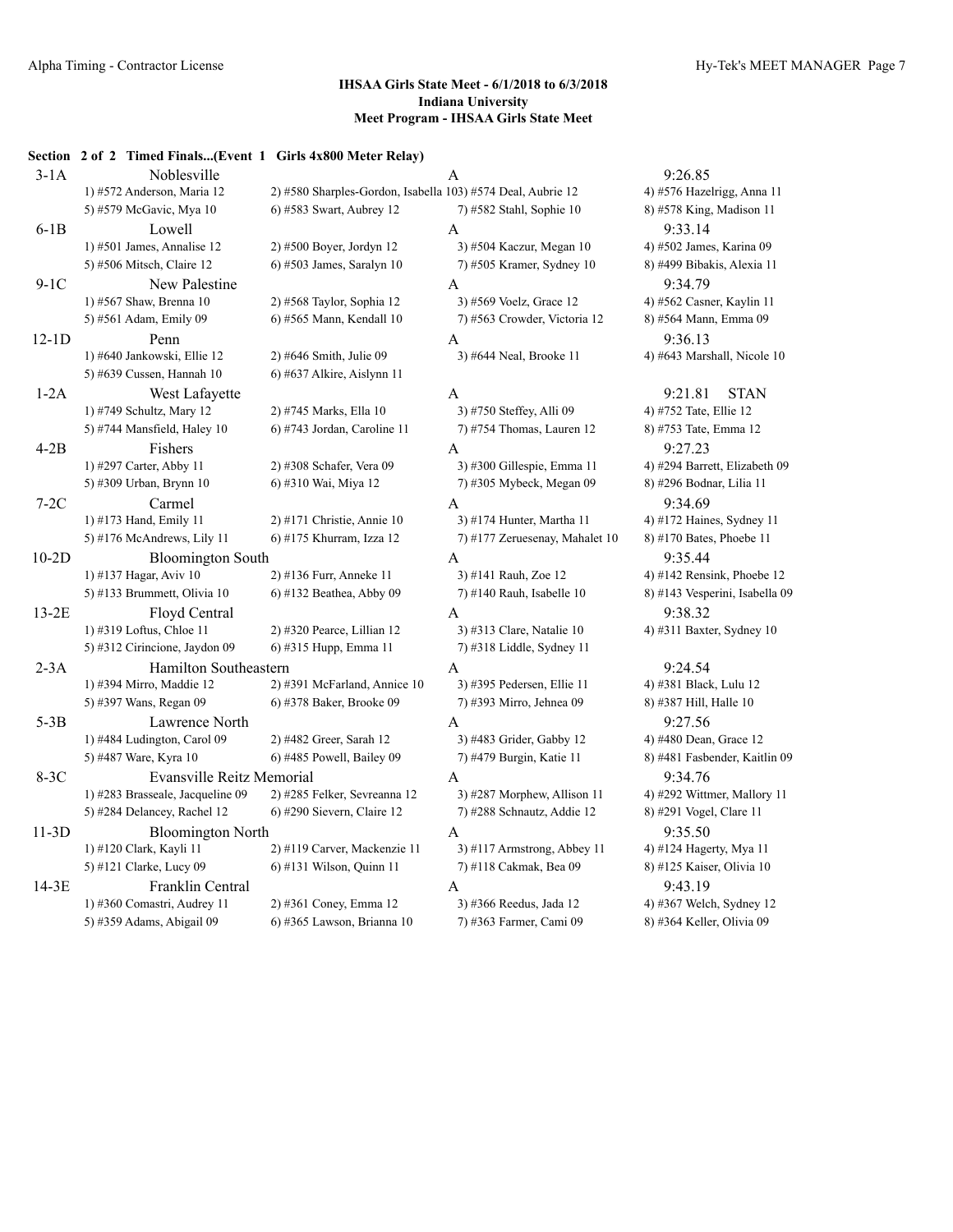#### **Event 2 Girls 100 Meter Dash**

**9 Advance: Top 2 Each Heat plus Next 1 Best Times State: 11.50 6/3/2016 Lynna Irby, Pike**

**State: 11.41 2018 Lynna Irby, Pike**

|                |                     | <b>STAN</b><br>12.27    |    |                         |                  |             |
|----------------|---------------------|-------------------------|----|-------------------------|------------------|-------------|
| Lane           | Comp#               | Name                    |    | Year School             | <b>Seed Time</b> |             |
|                | Heat 1 of 3 Prelims |                         |    |                         |                  |             |
|                | 685                 | Pittman, Claire         |    | 12 SB Washington        | 12.87            |             |
| $\overline{c}$ | 307                 | Scally, Ella            | 09 | Fishers                 | 12.64            |             |
| 3              | 730                 | Williams, Cierra        |    | Warren Central          | 12.44            |             |
| 4              | 153                 | Hearn, Hanna            | 12 | <b>Brebeuf Jesuit</b>   | 12.29            |             |
| 5              | 155                 | Killebrew, Semira       |    | 12 Brebeuf Jesuit       | 11.89            | <b>STAN</b> |
| 6              | 754                 | Thomas, Lauren          |    | 12 West Lafayette       | 12.31            |             |
| 7              | 648                 | Bargue, Hannah          |    | 11 Perry Meridian       | 12.50            |             |
| 8              | 510                 | Bozeman, Romella        | 11 | Merrillville            | 12.66            |             |
| 9              | 549                 | Grant, Mariah           |    | 12 New Albany           | 12.90            |             |
|                | Heat 2 of 3 Prelims |                         |    |                         |                  |             |
|                | 168                 | Snodgrass, Brooklyn     |    | 12 Brownstown Central   | 12.81            |             |
| $\overline{c}$ | 149                 | Palmer, Jessica         |    | 12 Bowman Academy       | 12.63            |             |
| 3              | 722                 | Hoosier, Prommyse       | 12 | Warren Central          | 12.41            |             |
| 4              | 600                 | Robinson, Alyssa-Simone |    | 12 North Centra         | 12.28            |             |
| 5              | 197                 | Yeast, Kiyah            | 11 | Center Grove            | 12.10            | <b>STAN</b> |
| 6              | 341                 | Brown, Tionna           |    | 11 FW Northrop          | 12.32            |             |
| 7              | 273                 | Brigham, Tionne         | 12 | <b>Evansville Bosse</b> | 12.58            |             |
| 8              | 495                 | Davis, Karis            |    | 09 Leo                  | 12.74            |             |
| 9              | 531                 | Petty, Carlondrea       |    | 12 Mishawaka Marian     | 12.98            |             |
|                | Heat 3 of 3 Prelims |                         |    |                         |                  |             |
|                | 405                 | Guerrero, Victoria      |    | 11 Highland             | 12.80            |             |
| $\overline{c}$ | 111                 | Springer, Daija         |    | 12 Avon                 | 12.60            |             |
| 3              | 675                 | Williams, Ligia         |    | 10 Rock Creek Academy   | 12.40            |             |
| 4              | 586                 | Blue-Williams, Skylynn  |    | 11 North Centra         | 12.15            | <b>STAN</b> |
| 5              | 476                 | Herbert, Taylor         |    | 10 Lawrence Central     | 12.11            | <b>STAN</b> |
| 6              | 444                 | Winford, Aa'leiah       | 11 | Jeffersonville          | 12.36            |             |
| 7              | 522                 | Johnson, Paishence      | 11 | Mishawaka               | 12.58            |             |
| 8              | 683                 | Smith, Alison           | 09 | South Adams             | 12.76            |             |
| 9              | 277                 | Lander, Mallory         |    | 10 Evansville Bosse     | 13.06            |             |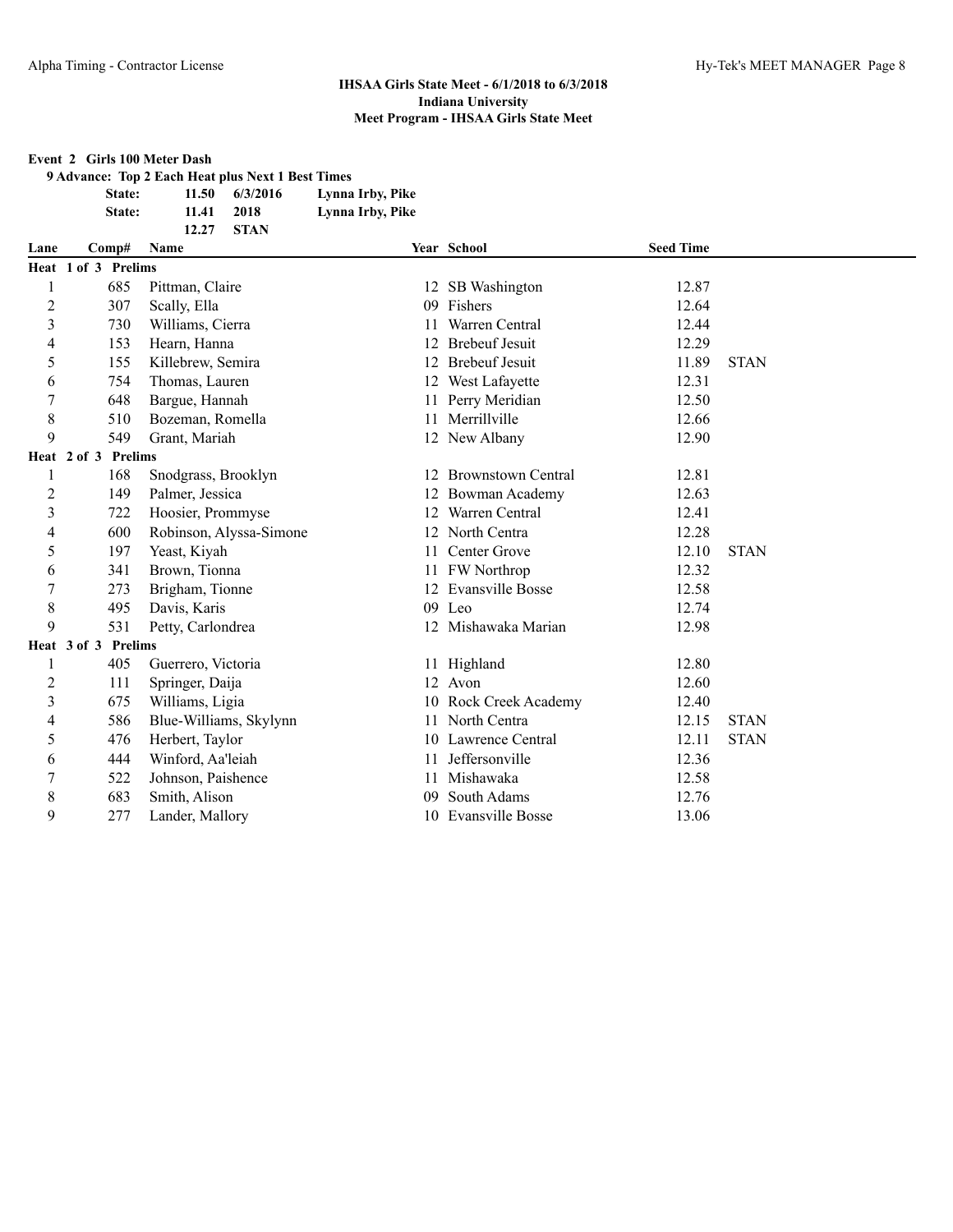#### **Event 3 Girls 100 Meter Hurdles**

**9 Advance: Top 2 Each Heat plus Next 3 Best Times**

**15.00 STAN**

**State: 13.93 6/1/2018 Destiny Washington, Lake Central**

| Lane           |                     | Comp# | <b>Name</b>           |    | Year School              | <b>Seed Time</b> |             |
|----------------|---------------------|-------|-----------------------|----|--------------------------|------------------|-------------|
|                | Heat 1 of 3 Prelims |       |                       |    |                          |                  |             |
|                |                     | 281   | Zigenfus, Victoria    |    | 12 EV Mater Dei          | 15.81            |             |
| $\overline{c}$ |                     | 765   | Gietl, Camryn         | 11 | Zionsville               | 15.51            |             |
| 3              |                     | 418   | Barnes, Beth          | 12 | Chatard                  | 15.28            |             |
| 4              |                     | 496   | Williams, Jaylynne    |    | 12 Lighthouse Cpa        | 15.03            |             |
| 5              |                     | 602   | Robinson, Chanler     |    | 11 North Centra          | 14.64            | <b>STAN</b> |
| 6              |                     | 661   | Ricker-Hurley, Kamrin |    | 11 Pike                  | 15.06            |             |
| 7              |                     | 126   | Kante, Kyla           | 09 | <b>Bloomington North</b> | 15.31            |             |
| 8              |                     | 694   | Sickbert, Grace       | 11 | Southridge               | 15.53            |             |
| 9              |                     | 144   | Wilder, Ramey         |    | 11 Boonville             | 15.91            |             |
|                | Heat 2 of 3 Prelims |       |                       |    |                          |                  |             |
| 1              |                     | 194   | Riley, Julia          |    | 12 Center Grove          | 15.71            |             |
| 2              |                     | 509   | Switzer, Shianne      | 11 | McCutcheon               | 15.49            |             |
| 3              |                     | 515   | Yanders, Jordan       |    | 10 Merrillville          | 15.28            |             |
| 4              |                     | 636   | Sakeuh, Patience      | 11 | Pendleton Heights        | 14.95            | <b>STAN</b> |
| 5              |                     | 726   | Talley, K'Ja          | 11 | Warren Central           | 14.81            | <b>STAN</b> |
| 6              |                     | 345   | Kirkwood, Dylan       |    | 12 FW Northrop           | 15.11            |             |
| 7              |                     | 347   | Patterson, Morgan     |    | 09 FW Northrop           | 15.38            |             |
| 8              |                     | 517   | Bagarus, Rylin        | 12 | Mishawaka                | 15.57            |             |
| 9              |                     | 618   | Pfefferkorn, Makala   |    | 10 Northwestern          | 16.11            |             |
|                | Heat 3 of 3 Prelims |       |                       |    |                          |                  |             |
|                |                     | 217   | Stoltz, Mackenzie     |    | 11 Cloverdale            | 15.70            |             |
| $\overline{c}$ |                     | 475   | Tuerff, Riley         |    | 12 LaPorte               | 15.46            |             |
| 3              |                     | 669   | Utterback, Olivia     |    | 11 Plainfield            | 15.27            |             |
| 4              |                     | 477   | Parchman, Ayana       |    | 12 Lawrence Central      | 14.92            | <b>STAN</b> |
| 5              |                     | 101   | Hudson, Jordenne      |    | 12 Andrean               | 14.91            | <b>STAN</b> |
| 6              |                     | 407   | Buck, Sophia          | 12 | Homestead                | 15.18            |             |
| 7              |                     | 762   | Jackson, Isabella     | 10 | Whiteland Co             | 15.45            |             |
| 8              |                     | 441   | Henry, Marriya        | 12 | Jeffersonville           | 15.68            |             |
| 9              |                     | 219   | Schaefer, Mariah      |    | 12 Columbia City         | 16.14            |             |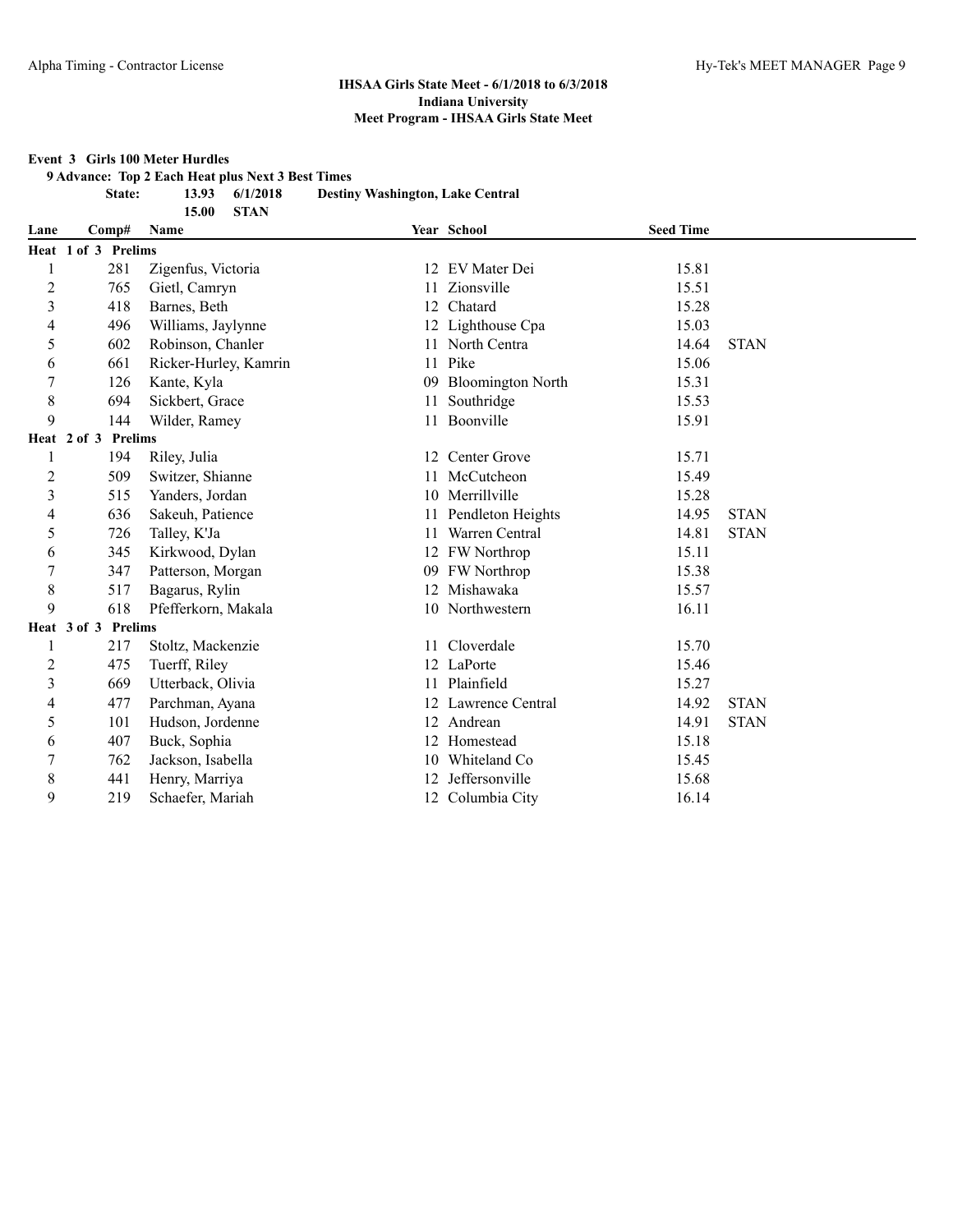#### **Event 4 Girls 200 Meter Dash**

**9 Advance: Top 2 Each Heat plus Next 3 Best Times**

**25.17 STAN**

**State: 23.12 1986 Maicel Malone, North Central Indpls**

| Lane           | Comp#               | Name                    |    | Year School              | <b>Seed Time</b> |             |
|----------------|---------------------|-------------------------|----|--------------------------|------------------|-------------|
|                | Heat 1 of 4 Prelims |                         |    |                          |                  |             |
| $\overline{2}$ | 549                 | Grant, Mariah           |    | 12 New Albany            | 26.27            |             |
| 3              | 720                 | Berry, Miracle          | 11 | Warren Central           | 25.77            |             |
| 4              | 155                 | Killebrew, Semira       |    | 12 Brebeuf Jesuit        | 24.05            | <b>STAN</b> |
| 5              | 662                 | Ross, Jailyn            |    | 12 Pike                  | 24.98            | <b>STAN</b> |
| 6              | 341                 | Brown, Tionna           |    | 11 FW Northrop           | 25.37            |             |
| $\overline{7}$ | 110                 | Springer, Alana         |    | 09 Avon                  | 25.88            |             |
| 8              | 271                 | Reeves, Mya             | 11 | <b>Elkhart Memorial</b>  | 26.56            |             |
|                | Heat 2 of 4 Prelims |                         |    |                          |                  |             |
| $\overline{c}$ | 608                 | Heerschop, Shelby       |    | 11 Northridge            | 26.17            |             |
| 3              | 522                 | Johnson, Paishence      | 11 | Mishawaka                | 25.74            |             |
| 4              | 586                 | Blue-Williams, Skylynn  | 11 | North Centra             | 24.21            | <b>STAN</b> |
| 5              | 197                 | Yeast, Kiyah            | 11 | Center Grove             | 24.85            | <b>STAN</b> |
| 6              | 307                 | Scally, Ella            |    | 09 Fishers               | 25.42            |             |
| 7              | 272                 | Lane, Kaylee            |    | 12 Elwood Community      | 25.88            |             |
| 8              | 459                 | Fritz, Melissa          |    | 10 Lake Central          | 26.65            |             |
|                | Heat 3 of 4 Prelims |                         |    |                          |                  |             |
| $\overline{c}$ | 693                 | Neukam, Kenzie          |    | 12 Southridge            | 26.10            |             |
| 3              | 380                 | Barker, Alyssa          | 10 | Hamilton SE              | 25.72            |             |
| $\overline{4}$ | 589                 | Elliott, Ramiah         | 09 | North Centra             | 24.50            | <b>STAN</b> |
| 5              | 115                 | Simmons, Kacyra         | 09 | <b>Ben Davis</b>         | 24.81            | <b>STAN</b> |
| 6              | 444                 | Winford, Aa'leiah       | 11 | Jeffersonville           | 25.43            |             |
| 7              | 350                 | Gorman, Payton          |    | 11 Fort Wayne Snider     | 25.98            |             |
| 8              | 511                 | Davis, Caiyla           |    | 11 Merrillville          | 26.77            |             |
|                | Heat 4 of 4 Prelims |                         |    |                          |                  |             |
| $\overline{2}$ | 116                 | Abram, Hadley           | 11 | <b>Bloomington North</b> | 26.05            |             |
| 3              | 721                 | Covington, Mikeisha     |    | 12 Warren Central        | 25.59            |             |
| 4              | 648                 | Bargue, Hannah          | 11 | Perry Meridian           | 24.60            | <b>STAN</b> |
| 5              | 600                 | Robinson, Alyssa-Simone |    | 12 North Centra          | 24.73            | <b>STAN</b> |
| 6              | 605                 | Meurer, Makinzi         |    | 12 North Knox            | 25.50            |             |
| $\overline{7}$ | 675                 | Williams, Ligia         |    | 10 Rock Creek Academy    | 26.02            |             |
| 8              | 760                 | Turner, Amaya           |    | 10 Wheeler               | 26.85            |             |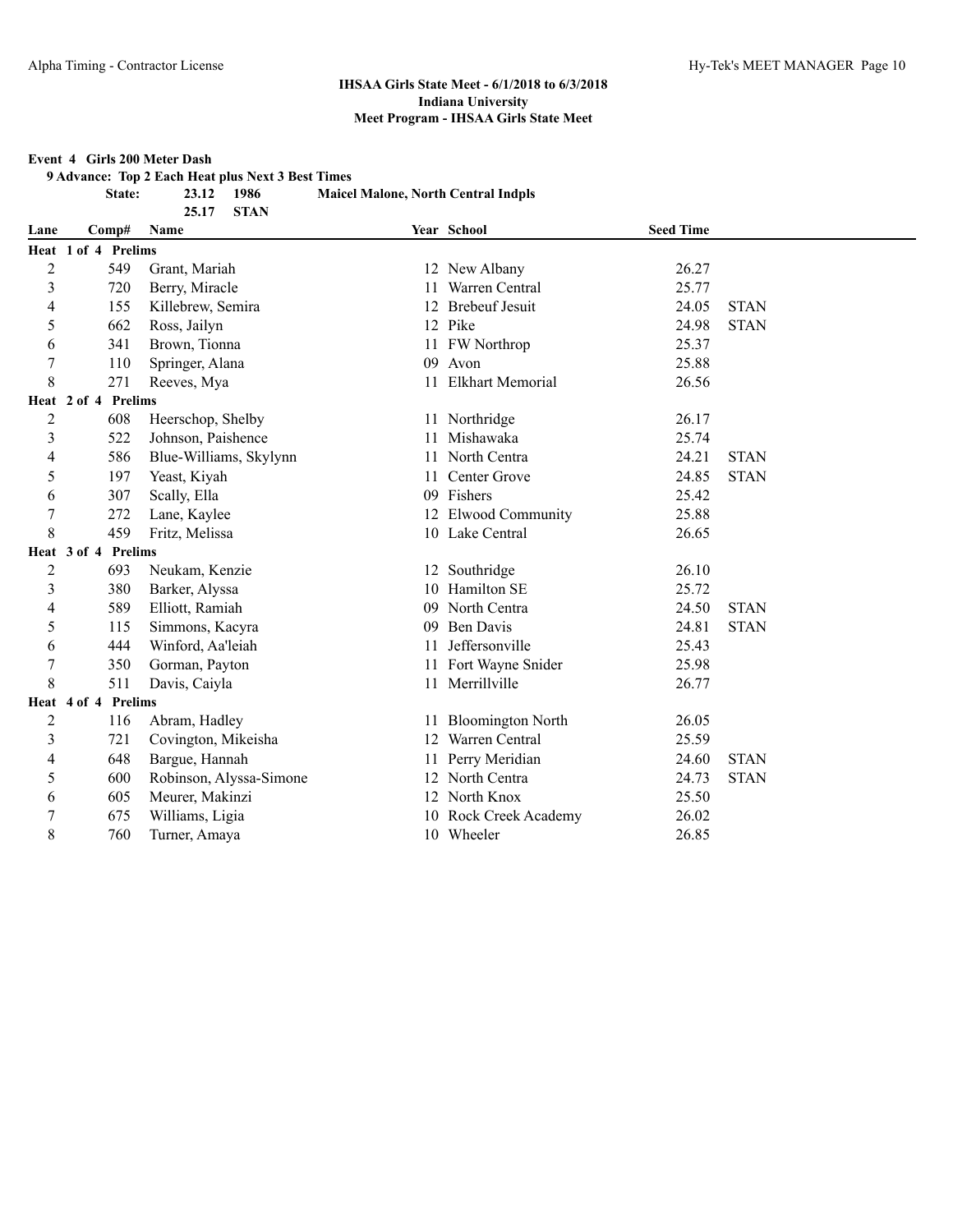|           | State:              | Event 5 Girls 1600 Meter Run<br>2011<br>4:43.46<br><b>STAN</b><br>5:02.82 | <b>Waverly Neer, Culver Acade</b> |                          |                  |             |
|-----------|---------------------|---------------------------------------------------------------------------|-----------------------------------|--------------------------|------------------|-------------|
| Lane      | Comp#               | Name                                                                      |                                   | Year School              | <b>Seed Time</b> |             |
| Section   | 1 of 1 Timed Finals |                                                                           |                                   |                          |                  |             |
| $2-1A$    | 417                 | Wiley, Addison                                                            |                                   | 09 Huntington North      | 4:55.19          | <b>STAN</b> |
| $5-1B$    | 425                 | Wehrle, Mariah                                                            | 11                                | Ritter                   | 4:59.66          | <b>STAN</b> |
| $8-1C$    | 377                 | Mitchell, Maria                                                           |                                   | 10 Hamilton Heights      | 5:02.10          | <b>STAN</b> |
| $11-1D$   | 118                 | Cakmak, Bea                                                               | 09                                | <b>Bloomington North</b> | 5:07.47          |             |
| $14-1E$   | 679                 | Chase, Ashton                                                             |                                   | 12 Seymour               | 5:08.46          |             |
| $17-1F$   | 373                 | Hanna, Brenner                                                            |                                   | 10 Greensburg            | 5:10.61          |             |
| $20-1G$   | 428                 | Carr, Gracie                                                              | 11                                | Cathedral                | 5:15.85          |             |
| $23-1H$   | 524                 | Quintana, Faith                                                           | 12                                | Mishawaka                | 5:17.86          |             |
| $26-11$   | 133                 | Brummett, Olivia                                                          |                                   | 10 Bloomington South     | 5:18.45          |             |
| $1-2A$    | 165                 | Lynch, Abigail                                                            |                                   | 10 Brownsburg            | 4:52.73          | <b>STAN</b> |
| $4-2B$    | 170                 | Bates, Phoebe                                                             |                                   | 11 Carmel                | 4:59.35          | <b>STAN</b> |
| $7-2C$    | 162                 | Dixon, Brooke                                                             | 11                                | Brownsburg               | 5:01.56          | <b>STAN</b> |
| $10-2D$   | 182                 | Fruchey, Monroe                                                           | 11                                | Carroll (For             | 5:07.08          |             |
| $13-2E$   | 387                 | Hill, Halle                                                               | 10                                | Hamilton SE              | 5:08.28          |             |
| $16-2F$   | 366                 | Reedus, Jada                                                              | 12                                | Franklin Central         | 5:09.83          |             |
| $19-2G$   | 265                 | Dyer, Morgan                                                              | 11                                | <b>Elkhart Memorial</b>  | 5:12.04          |             |
| $22-2H$   | 437                 | Vanmeter, Andi                                                            | 09                                | Jasper                   | 5:16.17          |             |
| $25 - 21$ | 218                 | Oddou, Lillie                                                             | 11                                | Columbia City            | 5:18.15          |             |
| $3-3A$    | 180                 | Duffus, Zoe                                                               | 10                                | Carroll (For             | 4:55.95          | <b>STAN</b> |
| $6-3B$    | 753                 | Tate, Emma                                                                |                                   | 12 West Lafayette        | 5:00.29          | <b>STAN</b> |
| $9-3C$    | 715                 | Gilliana, Ava                                                             |                                   | 11 Valparaiso            | 5:05.87          |             |
| $12-3D$   | 226                 | Burgos, Jaelyn                                                            |                                   | 10 Crown Point           | 5:07.98          |             |
| $15-3E$   | 436                 | Skorge, Alyssa                                                            |                                   | 12 Jasper                | 5:08.83          |             |
| $18-3F$   | 541                 | Blaesing, Maria                                                           | 11                                | Munster                  | 5:10.94          |             |
| $21-3G$   | 676                 | Flick, Ashley                                                             | 09                                | Roncalli                 | 5:16.04          |             |
| 24-3H     | 156                 | O'Donnell, Katie                                                          | 12                                | <b>Brebeuf Jesuit</b>    | 5:18.14          |             |
| $27 - 31$ | 283                 | Brasseale, Jacqueline                                                     | 09                                | EV Reitz Memoria         | 5:18.64          |             |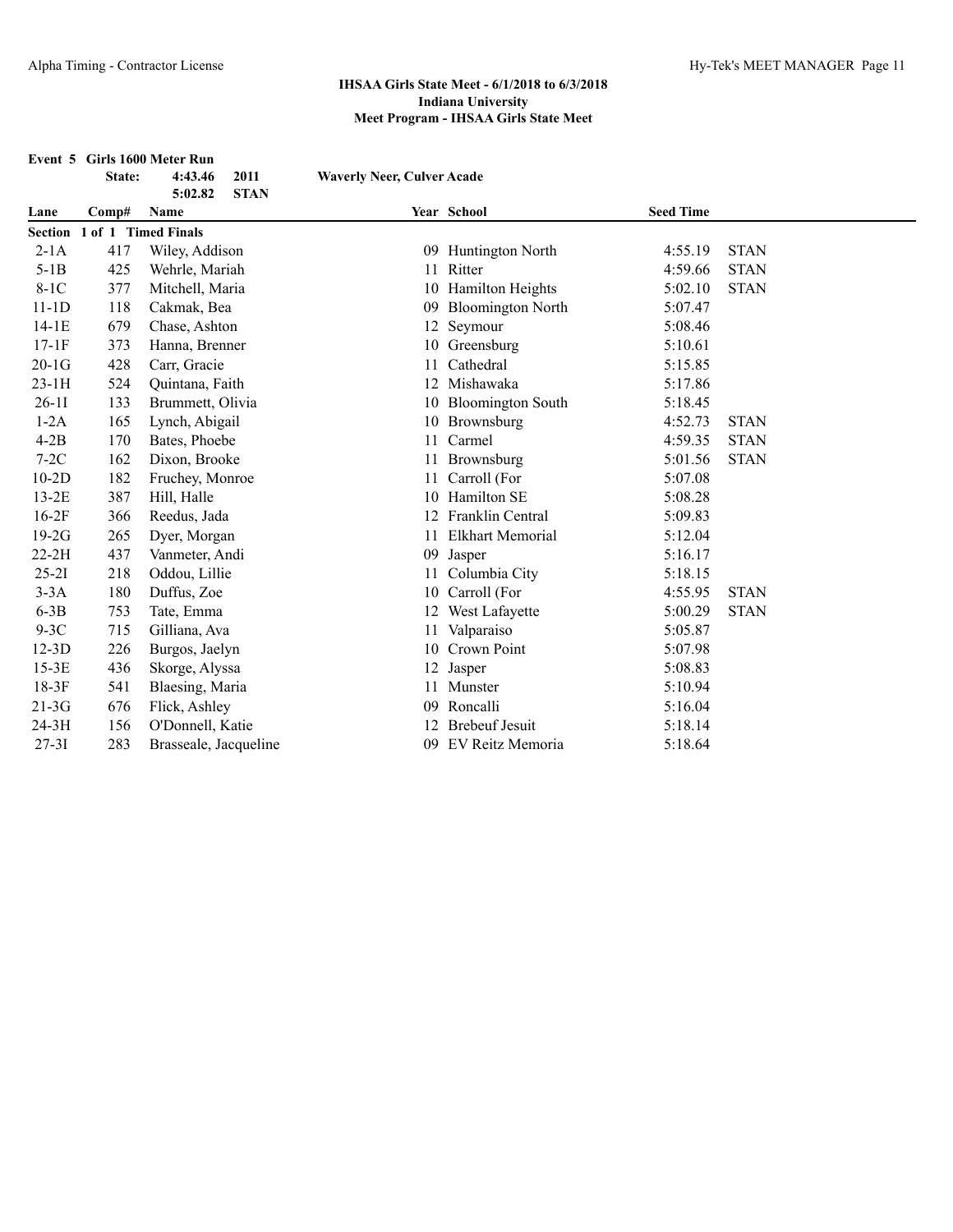|                | State:               | Event 6 Girls 4x100 Meter Relay<br>45.75 | 2003        | <b>Ft Wayne Northrup</b><br>Adams, Rox, Carr, Robinson |                                                             |                               |
|----------------|----------------------|------------------------------------------|-------------|--------------------------------------------------------|-------------------------------------------------------------|-------------------------------|
|                |                      | 48.77                                    | <b>STAN</b> |                                                        |                                                             |                               |
| Lane           | Comp#                | <b>Team</b>                              |             |                                                        | Relay                                                       | <b>Seed Time</b>              |
| <b>Section</b> |                      | 1 of 3 Timed Finals                      |             |                                                        |                                                             |                               |
| 1              |                      | Fort Wayne Wayne                         |             |                                                        | A                                                           | 50.23                         |
|                |                      | 1) #358 Xayarath, Erica 12               |             | 2) #356 Tyler, Ashanti 09                              | 3) #354 Hurse, Myshell 09                                   | 4) #352 Chapman, Anah 12      |
|                |                      | 5) #353 Davis, Shiairah 09               |             | 6) #355 Mims, Jasmine 11                               | 7) #351 Carr, Ciana 09                                      | 8) #357 Whitt, Amajanea 09    |
| $\overline{2}$ |                      | Jeffersonville                           |             |                                                        | A                                                           | 50.16                         |
|                |                      | 1) #443 Todd, Tamia 12                   |             | 2) #442 Tate, Callista 12                              | 3) #438 Baker, Ahmya 10                                     | 4) #444 Winford, Aa'leiah 11  |
|                |                      | 5) #440 Cofie, Tara 10                   |             | 6) #439 Bates, Navaeh 09                               |                                                             |                               |
| 3              |                      | East Central                             |             |                                                        | A                                                           | 50.11                         |
|                |                      | 1) #246 Lobenstein, Brianna 12           |             | 2) #248 Rosemeyer, Alicia 11                           | 3) #238 Fey, Emma 12                                        | 4) #242 Grimm, Eva 12         |
|                | 5) #239 Fox, Hope 09 |                                          |             | $6$ ) #250 White, Allison 11                           | 7) #247 Makrancy, Alexia 10                                 |                               |
| 4              |                      | <b>Bloomington North</b>                 |             |                                                        | A                                                           | 49.87                         |
|                |                      | 1) #130 Storm, Taylor 11                 |             | 2) #129 Roberts, Javenique 11                          | 3) #122 Feagans, Sydney 11                                  | 4) #116 Abram, Hadley 11      |
|                |                      | 5) #128 Njau, Avery 09                   |             | 6) #126 Kante, Kyla 09                                 | 7) #123 Francis, Ella 09                                    | 8) #127 Morrison, Marikate 10 |
| 5              |                      | Lake Central                             |             |                                                        | A                                                           | 50.08                         |
|                |                      | 1) #457 Eklund, Cara 10                  |             | 2) #460 Johnson, LaTreasure 10                         | 3) #468 Mitchell, Breanne 09                                | 4) #459 Fritz, Melissa 10     |
|                |                      | 5) #467 Mercer, Madi 10                  |             | $6$ ) #455 Czaja, Brooke 11                            | 7) #471 Schilling, McKenzie 10                              |                               |
| 6              |                      | Northwood                                |             |                                                        | A                                                           | 50.10                         |
|                |                      | 1) #619 Hartman, Reagan 11               |             | 2) #622 Martz, Emma 09                                 | 3) #624 Parisi, Lexi 12                                     | 4) #620 Hershberger, Riley 12 |
|                |                      | 5) #625 Roa, Brooke 10                   |             | 6) #623 McBrier, Karli 11                              | 7) #621 Knepp, Ali 10                                       |                               |
| $\tau$         |                      | Terre Haute South Vigo                   |             |                                                        | A                                                           | 50.18                         |
|                |                      | 1) #700 Edinburgh, Chaiela 12            |             | 2) #705 Loftus, Cami 10                                | 3) #704 Kerr, Emily 12                                      | 4) #703 Jones, Courtney $09$  |
|                |                      | 5) #707 Roberts, Paige 10                |             | $6$ ) #708 Thompson, Ava 09                            | 7) #702 Gremore, Grace 10                                   | 8) #706 Miranda, Trinity 09   |
| 8              |                      | Angola                                   |             |                                                        | $\mathbf{A}$                                                | 50.34                         |
|                |                      | 1) #102 Almond, Ashaunti 10              |             | 2) #106 Rodriguez Lugo, Laura 12                       | 3) #107 Sawyer-Ewing, Anna-Bella 14) #104 Luna, Michelle 12 |                               |
|                |                      | 5) #105 Michael, Grace 09                |             | 6) #103 Gowthrop, Makala 10                            | 7) #108 Trine, Isabella 09                                  |                               |
| 9              |                      | Elkhart Memorial                         |             |                                                        | A                                                           | 50.40                         |
|                |                      | 1) #264 Axsom, Madison 09                |             | 2) #269 Nagy, Laila 11                                 | 3) #271 Reeves, Mya 11                                      | 4) #263 Anderson, Emily 10    |
|                |                      | 5) #266 Ekema, Rebecca 10                |             | 6) #267 Gladden, Jamiya 10                             | 7) #268 Leonard, Alexis 09                                  | 8) #270 Peals, Brandi 12      |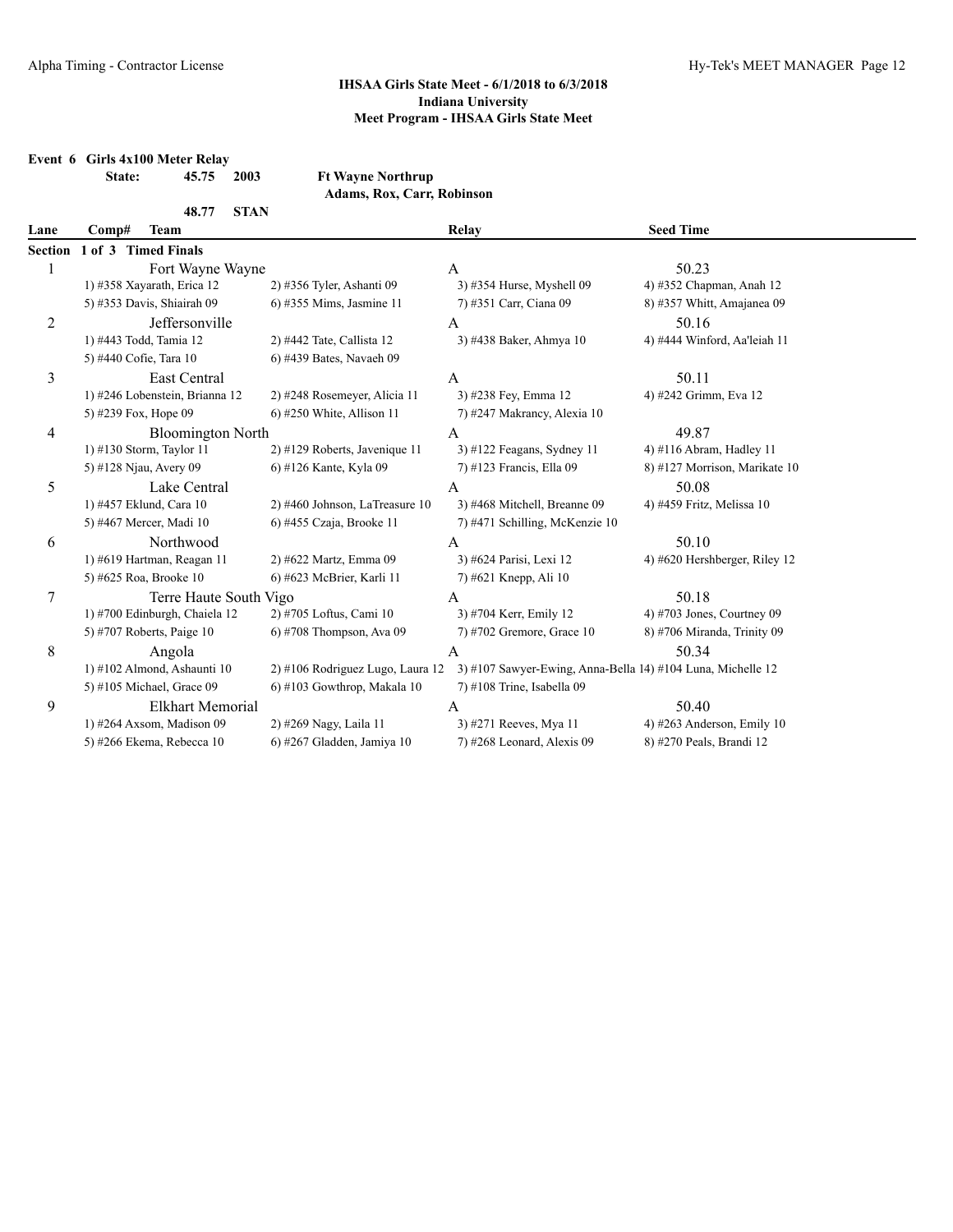|                | Section 2 of 3 Timed Finals(Event 6 Girls 4x100 Meter Relay) |                                |                                  |                              |
|----------------|--------------------------------------------------------------|--------------------------------|----------------------------------|------------------------------|
| 1              | Southridge                                                   |                                | A                                | 49.54                        |
|                | 1) #693 Neukam, Kenzie 12                                    | 2) #695 Steckler, Monica 10    | 3) #692 Meece, Grace 11          | 4) #694 Sickbert, Grace 11   |
|                | 5) #690 Brady, Alexis 11                                     | $6$ ) #691 Hentrup, Claire 09  |                                  |                              |
| $\overline{2}$ | Lebanon                                                      |                                | A                                | 49.44                        |
|                | 1) #490 Nino, Sara 11                                        | 2) #489 Montgomery, Hallie 10  | 3) #492 Stogsdill, Summer 10     | 4) #488 Funk, Kara 12        |
|                | 5) #494 Trepcos, Lexi 10                                     | 6) #491 Scott, Maggie 09       | 7) #493 Strahm, Ivy 10           |                              |
| 3              | Bowman Academy                                               |                                | A                                | 49.38                        |
|                | $1)$ #145 Clemons, Cherish 12                                | 2) #148 Haggard, Christian 11  | 3) #147 Freeman, Samaria 09      | 4) #149 Palmer, Jessica 12   |
|                | 5) #146 Feagin, Devynn $11$                                  |                                |                                  |                              |
| 4              | Indianapolis Cathedral                                       |                                | A                                | 49.05                        |
|                | 1) #430 Miller, Kennedy 12                                   | $2)$ #432 Parchman, Alexis 10  | 3) #431 Mintze, Myjah 10         | 4) #433 Pitts, Kaylah 10     |
|                | 5) #434 Sanders, Reese 09                                    | 6) #429 Inkrott, Aris 10       | 7) #435 Woods, Lauryn 11         | 8) #427 Barnes., Imani 11    |
| 5              | Evansville Bosse                                             |                                | A                                | 49.07                        |
|                | 1) #275 Funches, Antania 10                                  | $2)$ #277 Lander, Mallory 10   | 3) #279 Williams, BreAsia 11     | 4) #273 Brigham, Tionne $12$ |
|                | 5) #278 McElroy, Jaden 12                                    | 6) #276 Hazlewood, Miakhara 10 | 7) #274 Dixon, Nykara 11         |                              |
| 6              | Pike                                                         |                                | A                                | 49.13                        |
|                | 1) #659 Miller, Ja'Niyah 11                                  | 2) #660 Randolph, Sydney 09    | 3) #661 Ricker-Hurley, Kamrin 11 | 4) #662 Ross, Jailyn 12      |
|                | 5) #658 Litt, Taniqua 11                                     | 6) #655 Faye, Carol 12         | 7) #664 Strong, DyShanee' 10     |                              |
| 7              | Mooresville                                                  |                                | A                                | 49.47                        |
|                | 1) #533 Bombei, Emily 11                                     | 2) #534 Bradford, Alysha 09    | 3) #536 Denny, Madelynn 09       | 4) #535 Brimmage, Olivia 11  |
|                | 5) #537 Ervin, Alexis 12                                     |                                |                                  |                              |
| 8              | Mishawaka                                                    |                                | A                                | 49.62                        |
|                | 1) #523 Jones, India 10                                      | 2) #522 Johnson, Paishence 11  | 3) #528 Udongo, Ambriyana 11     | 4) #527 Smith, DeiJana 12    |
|                | 5) #520 Carrie, Fozkos 09                                    | 6) #517 Bagarus, Rylin 12      | 7) #519 Burroughs, Zemirah 10    |                              |
| 9              | New Albany                                                   |                                | A                                | 49.83                        |
|                | 1) #558 White, Shalandria 09                                 | $2)$ #548 Gordon, Elise 10     | 3) #552 Morris, Dasha 09         | 4) #549 Grant, Mariah 12     |
|                | 5) #546 Englund, Lydia 12                                    | 6) #557 Warren, Alona 12       | 7) #554 Tate, Marley 10          | 8) #551 Lynch, Hannah 11     |
|                |                                                              |                                |                                  |                              |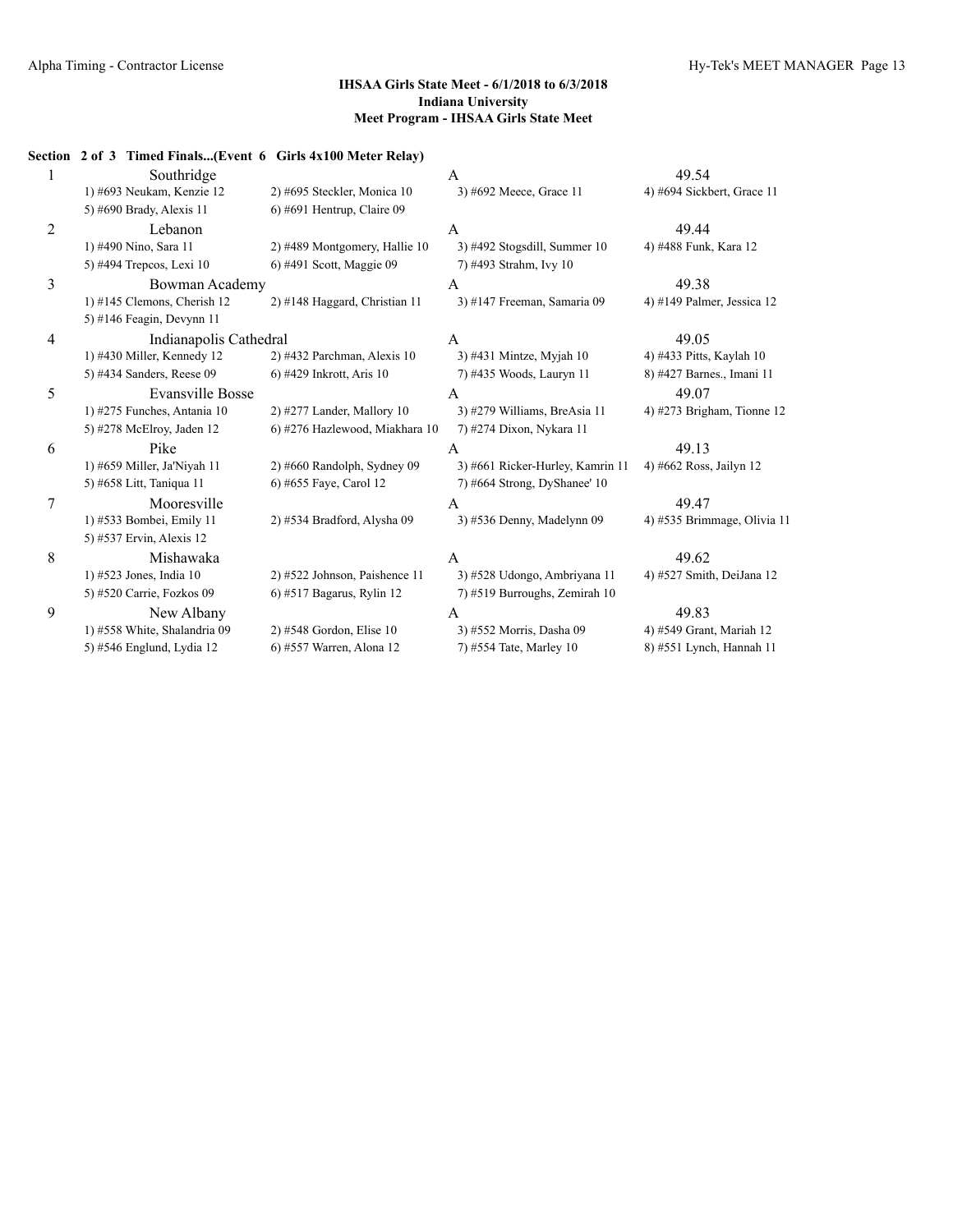#### **Section 3 of 3 Timed Finals...(Event 6 Girls 4x100 Meter Relay)**

|   | Center Grove                 |                                 | A                                                                                             | 48.88                          |
|---|------------------------------|---------------------------------|-----------------------------------------------------------------------------------------------|--------------------------------|
|   | 1) #194 Riley, Julia 12      | 2) #196 Williams, Riko 12       | 3) #197 Yeast, Kiyah 11                                                                       | 4) #192 Pace, Myana 10         |
|   | 5) #191 Kramer, Makensie 10  | $6$ ) #190 Kovacs, Alainey 12   | 7) #195 Schultz, Claire 12                                                                    | 8) #188 Camargo, Laura 10      |
| 2 | Zionsville                   |                                 | A                                                                                             | 48.71<br><b>STAN</b>           |
|   | 1) #765 Gietl, Camryn 11     | 2) #769 Nazarov, Michelle 09    | 3) #772 Robinson, Lily 09                                                                     | 4) #778 Yovanovich, Sophia 09  |
|   | 5) #774 Sexton, Audrey 11    | 6) #771 Robinson, Ella 12       | 7) #776 Sullivan, Shea 11                                                                     | 8) #775 Sexton, Emily 09       |
| 3 | Fishers                      |                                 | A                                                                                             | 48.61<br><b>STAN</b>           |
|   | 1) #307 Scally, Ella 09      | $2)$ #299 Donaldson, Myah 10    | 3) #302 Lewis, Gabby 11                                                                       | 4) #303 May, Grace 12          |
|   | 5) #306 Perryman, Tamia 11   | 6) #295 Baumgartner, Kate 09    | 7) #301 Lacy, Morgan 10                                                                       | 8) #304 McClung, Kieya 12      |
| 4 | North Central (Indianapolis) |                                 | A                                                                                             | 47.13<br><b>STAN</b>           |
|   | 1) #589 Elliott, Ramiah 09   |                                 | 2) #586 Blue-Williams, Skylynn 11 3) #600 Robinson, Alyssa-Simone 124) #596 Maddox, Jadeyn 11 |                                |
|   | 5) #602 Robinson, Chanler 11 | $(6)$ #597 Moore, Delaney 10    | 7) #603 Sowell, Shaunyae 12                                                                   | 8) #599 Richardson, Aniya 09   |
| 5 | Warren Central               |                                 | $\mathbf{A}$                                                                                  | 48.10<br><b>STAN</b>           |
|   | 1) #720 Berry, Miracle 11    | $2)$ #722 Hoosier, Prommyse 12  | 3) #723 Humphrey, Tacoria 10                                                                  | 4) #725 Sullivan, Zoe 11       |
|   | 5) #730 Williams, Cierra 11  | 6) #729 Tobin, Saschanera 09    | 7) #724 James, Dorionna 11                                                                    | 8) #721 Covington, Mikeisha 12 |
| 6 | Hamilton Southeastern        |                                 | A                                                                                             | <b>STAN</b><br>48.31           |
|   | $1)$ #382 Burgess, Olivia 11 | 2) #386 Hammons, Mya 12         | 3) #396 Sydnor, Tierra 12                                                                     | 4) #380 Barker, Alyssa 10      |
|   | 5) #390 Leflore, Anaya 10    | $6$ ) #389 Johnston, Kendall 10 | 7) #392 Miles, Emonie 10                                                                      | 8) #379 Banning, Jenna 10      |
| 7 | Lafayette Jefferson          |                                 | A                                                                                             | 48.71<br><b>STAN</b>           |
|   | 1) #451 Haskins, Nykela 12   | 2) #449 Beckford, Courtney 12   | 3) #453 Stephany, Julie-ann 11                                                                | 4) #452 Killebrew, Mykah 09    |
|   | 5) #454 Williams, Akyra 09   | 6) #450 Cartledge, Sanaa 10     |                                                                                               |                                |
| 8 | Fort Wayne Northrop          |                                 | A                                                                                             | 48.98                          |
|   | 1) #347 Patterson, Morgan 09 | 2) #348 Scott, J'Asia 09        | 3) #345 Kirkwood, Dylan 12                                                                    | 4) #341 Brown, Tionna 11       |
|   | 5) #346 Norfleet, Sydni 09   | 6) #343 Irby, Jo'Deci 12        | 7) #340 Bomersback, Cami 09                                                                   |                                |
| 9 | Merrillville                 |                                 | A                                                                                             | 48.98                          |
|   | 1) #513 McHenry, Payton $12$ | 2) #511 Davis, Caiyla 11        | $3)$ #515 Yanders, Jordan 10                                                                  | 4) #510 Bozeman, Romella 11    |
|   | 5) #514 Newman, Tyrah 09     | 6) #512 Jenkins, Raina 11       |                                                                                               |                                |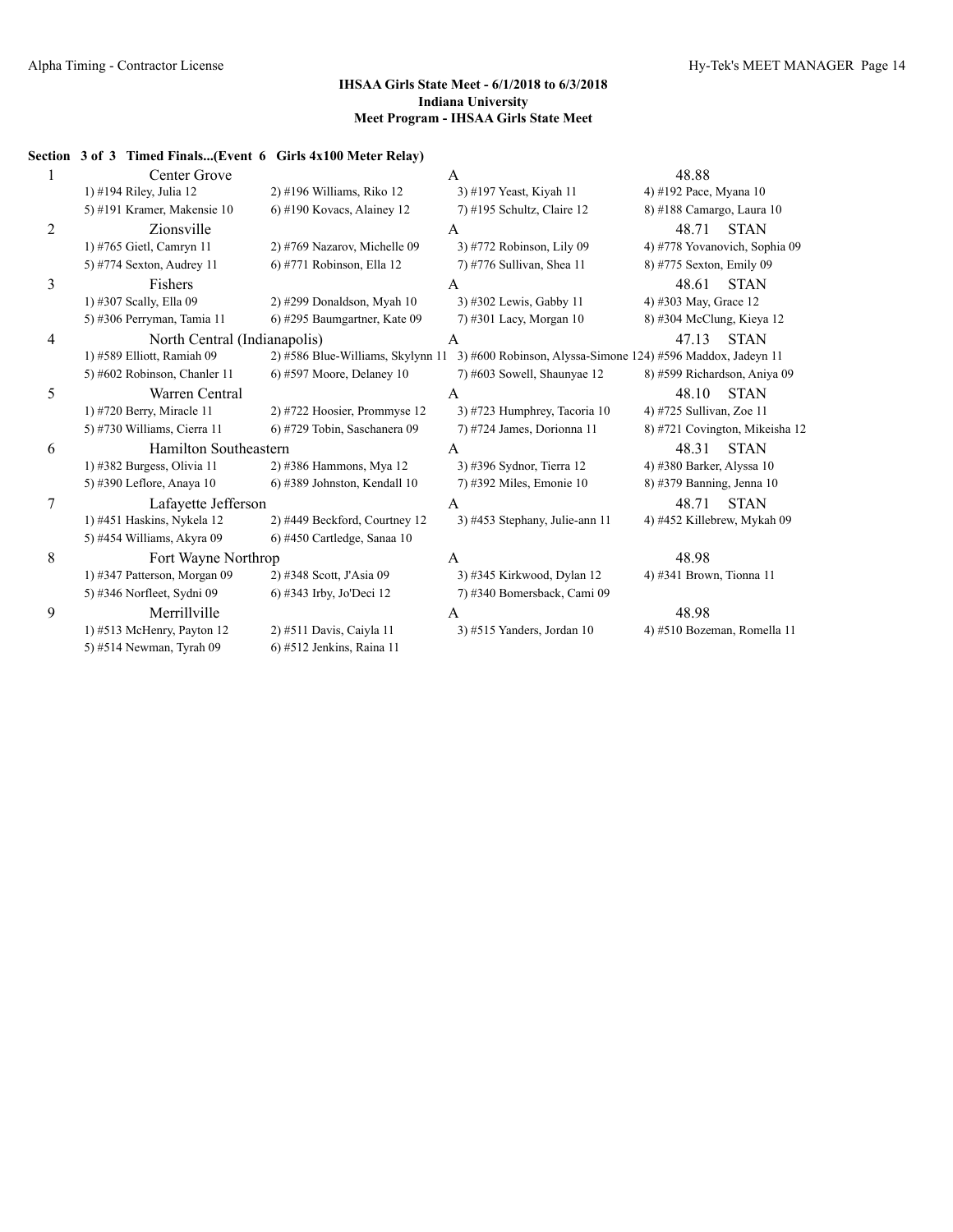| Event 7 Girls 400 Meter Dash |                             |                      |                                            |                          |                  |             |
|------------------------------|-----------------------------|----------------------|--------------------------------------------|--------------------------|------------------|-------------|
|                              | State:                      | 1986<br>52.42        | <b>Maicel Malone, North Central Indpls</b> |                          |                  |             |
|                              |                             | 57.38<br><b>STAN</b> |                                            |                          |                  |             |
| Lane                         | Comp#                       | Name                 |                                            | Year School              | <b>Seed Time</b> |             |
| <b>Section</b>               | 1 of 3 Timed Finals         |                      |                                            |                          |                  |             |
|                              | 400                         | Clopton, Aaliyah     |                                            | 12 Hammond Morton        | 1:00.63          |             |
| $\overline{2}$               | 229                         | Anderson, Erin       | 12                                         | <b>Culver Academies</b>  | 1:00.39          |             |
| 3                            | 269                         | Nagy, Laila          | 11                                         | <b>Elkhart Memorial</b>  | 59.67            |             |
| 4                            | 401                         | Lohmeyer, Jaylie     |                                            | 09 Harrison (We          | 59.21            |             |
| 5                            | 760                         | Turner, Amaya        |                                            | 10 Wheeler               | 59.23            |             |
| 6                            | 645                         | Pennix, Jemmia       |                                            | 12 Penn                  | 59.36            |             |
| 7                            | 616                         | Siples, Eden         |                                            | 12 Northview             | 59.73            |             |
| 8                            | 440                         | Cofie, Tara          |                                            | 10 Jeffersonville        | 1:00.48          |             |
| 9                            | 542                         | Brown, Imani         |                                            | 11 Munster               | 1:00.94          |             |
| <b>Section</b>               | 2 of 3 Timed Finals         |                      |                                            |                          |                  |             |
|                              | 403                         | Burns, Jenna         |                                            | 12 Heritage Hills        | 59.02            |             |
| $\overline{c}$               | 758                         | Ernsberger, Aleka    | 11                                         | Westview                 | 58.70            |             |
| 3                            | 135                         | Davis, Amiyah        | 10                                         | <b>Bloomington South</b> | 58.43            |             |
| 4                            | 730                         | Williams, Cierra     | 11                                         | Warren Central           | 58.32            |             |
| 5                            | 672                         | Jones-taylor, Avery  | 12                                         | Princeton Co             | 58.34            |             |
| 6                            | 677                         | Sonderman, Emily     | 11                                         | Roncalli                 | 58.42            |             |
| $\overline{7}$               | 566                         | Reid, Jordan         | 11                                         | New Palestine            | 58.56            |             |
| $\,$ 8 $\,$                  | 416                         | Swing, Haley         |                                            | 12 Homestead             | 58.82            |             |
| 9                            | 559                         | Winslow, Riley       |                                            | 11 New Albany            | 59.11            |             |
|                              | Section 3 of 3 Timed Finals |                      |                                            |                          |                  |             |
| 1                            | 572                         | Anderson, Maria      |                                            | 12 Noblesville           | 57.65            |             |
| $\overline{c}$               | 652                         | Hunter, Iyanla       |                                            | 12 Perry Meridian        | 56.91            | <b>STAN</b> |
| 3                            | 397                         | Wans, Regan          | 09                                         | Hamilton SE              | 56.78            | <b>STAN</b> |
| 4                            | 589                         | Elliott, Ramiah      | 09                                         | North Centra             | 54.65            | <b>STAN</b> |
| 5                            | 721                         | Covington, Mikeisha  |                                            | 12 Warren Central        | 56.06            | <b>STAN</b> |
| 6                            | 754                         | Thomas, Lauren       |                                            | 12 West Lafayette        | 56.72            | <b>STAN</b> |
| 7                            | 476                         | Herbert, Taylor      |                                            | 10 Lawrence Central      | 56.80            | <b>STAN</b> |
| 8                            | 272                         | Lane, Kaylee         |                                            | 12 Elwood Community      | 57.60            |             |
| 9                            | 350                         | Gorman, Payton       |                                            | 11 Fort Wayne Snider     | 57.73            |             |
|                              |                             |                      |                                            |                          |                  |             |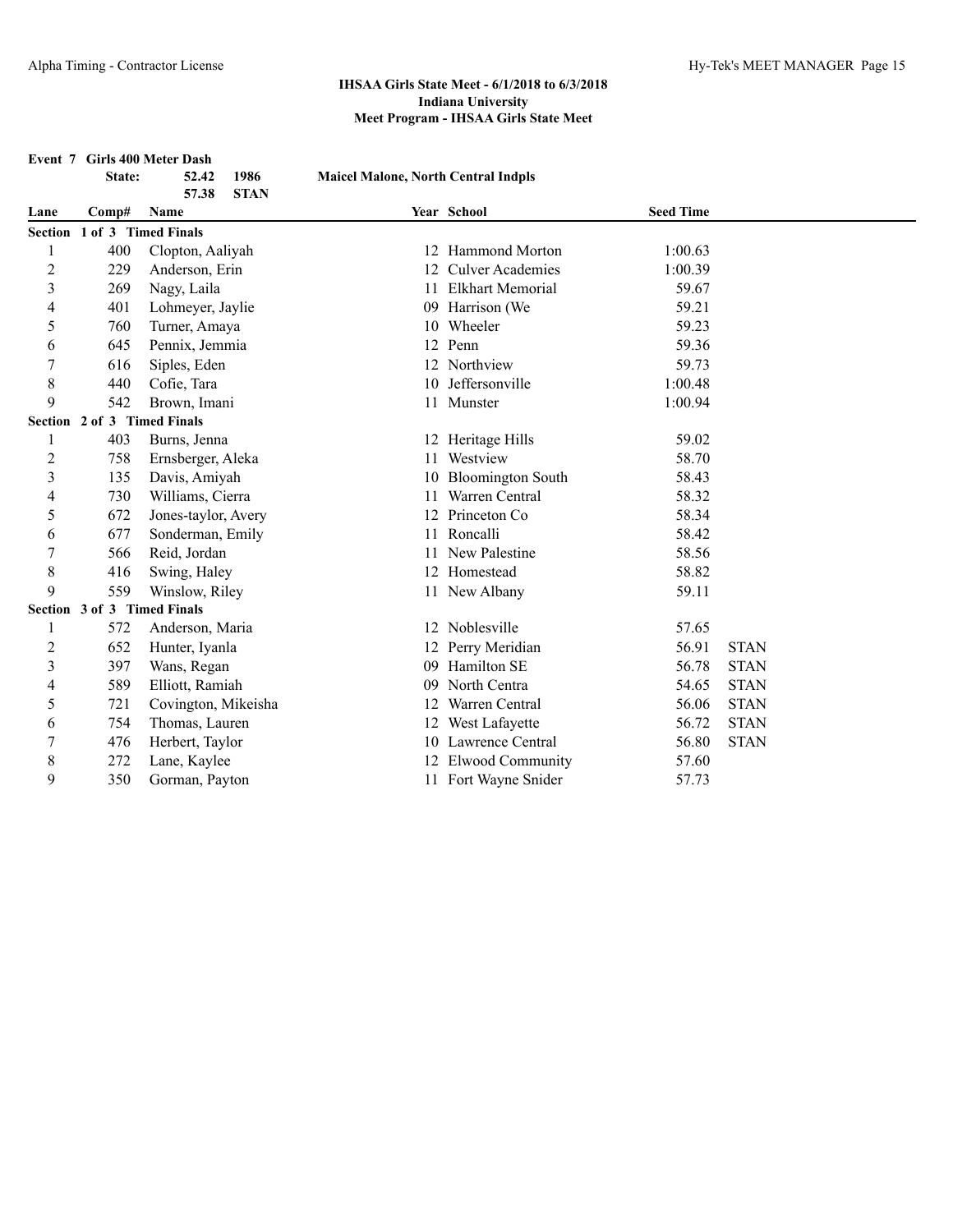# **Event 8 Girls 300 Meter Hurdles**<br>**State:** 41.36 2014

|                | State:                      | 41.36<br>2014<br>45.32<br><b>STAN</b> | <b>Symone Black, FW Concordia</b> |                       |                  |             |
|----------------|-----------------------------|---------------------------------------|-----------------------------------|-----------------------|------------------|-------------|
| Lane           | Comp#                       | Name                                  |                                   | Year School           | <b>Seed Time</b> |             |
| Section        | 1 of 3 Timed Finals         |                                       |                                   |                       |                  |             |
| 1              | 371                         | Stoffregen, Seelye                    |                                   | 12 Greencastle        | 47.59            |             |
| $\overline{2}$ | 252                         | Jones, Rmonie                         |                                   | 11 East Chicago       | 47.31            |             |
| 3              | 618                         | Pfefferkorn, Makala                   |                                   | 10 Northwestern       | 47.07            |             |
| 4              | 686                         | Quinlan, Eva                          |                                   | 11 South Dearborn     | 46.50            |             |
| 5              | 612                         | Lehman, Karlee                        |                                   | 12 Northridge         | 46.90            |             |
| 6              | 710                         | Powell, Abigail                       |                                   | 12 Triton             | 47.01            |             |
| 7              | 547                         | Frederick, Jasmine                    |                                   | 12 New Albany         | 47.28            |             |
| 8              | 101                         | Hudson, Jordenne                      |                                   | 12 Andrean            | 47.36            |             |
| 9              | 694                         | Sickbert, Grace                       |                                   | 11 Southridge         | 47.69            |             |
|                | Section 2 of 3 Timed Finals |                                       |                                   |                       |                  |             |
|                | 138                         | Monson, Jordan                        |                                   | 12 Bloomington South  | 46.25            |             |
| 2              | 711                         | Waling, Payton                        |                                   | 12 Tri-West Hendricks | 45.92            |             |
| 3              | 345                         | Kirkwood, Dylan                       |                                   | 12 FW Northrop        | 45.87            |             |
| 4              | 422                         | Sowinski, Mary Bea                    | 09                                | Chatard               | 45.32            | <b>STAN</b> |
| 5              | 434                         | Sanders, Reese                        | 09                                | Cathedral             | 45.38            |             |
| 6              | 703                         | Jones, Courtney                       | 09                                | TH South              | 45.83            |             |
| 7              | 762                         | Jackson, Isabella                     | 10                                | Whiteland Co          | 45.89            |             |
| 8              | 532                         | Lucas, Beth                           |                                   | 12 Mississinewa       | 46.13            |             |
| 9              | 281                         | Zigenfus, Victoria                    |                                   | 12 EV Mater Dei       | 46.37            |             |
|                | Section 3 of 3 Timed Finals |                                       |                                   |                       |                  |             |
| 1              | 475                         | Tuerff, Riley                         |                                   | 12 LaPorte            | 45.14            | <b>STAN</b> |
| 2              | 636                         | Sakeuh, Patience                      |                                   | 11 Pendleton Heights  | 44.66            | <b>STAN</b> |
| 3              | 448                         | Brady, Kayla                          |                                   | 11 Laf Central Cath   | 44.64            | <b>STAN</b> |
| 4              | 771                         | Robinson, Ella                        |                                   | 12 Zionsville         | 42.62            | <b>STAN</b> |
| 5              | 396                         | Sydnor, Tierra                        |                                   | 12 Hamilton SE        | 44.42            | <b>STAN</b> |
| 6              | 418                         | Barnes, Beth                          | 12                                | Chatard               | 44.58            | <b>STAN</b> |
|                | 726                         | Talley, K'Ja                          |                                   | 11 Warren Central     | 44.65            | <b>STAN</b> |
| 8              | 477                         | Parchman, Ayana                       |                                   | 12 Lawrence Central   | 44.79            | <b>STAN</b> |
| 9              | 407                         | Buck, Sophia                          |                                   | 12 Homestead          | 45.27            | <b>STAN</b> |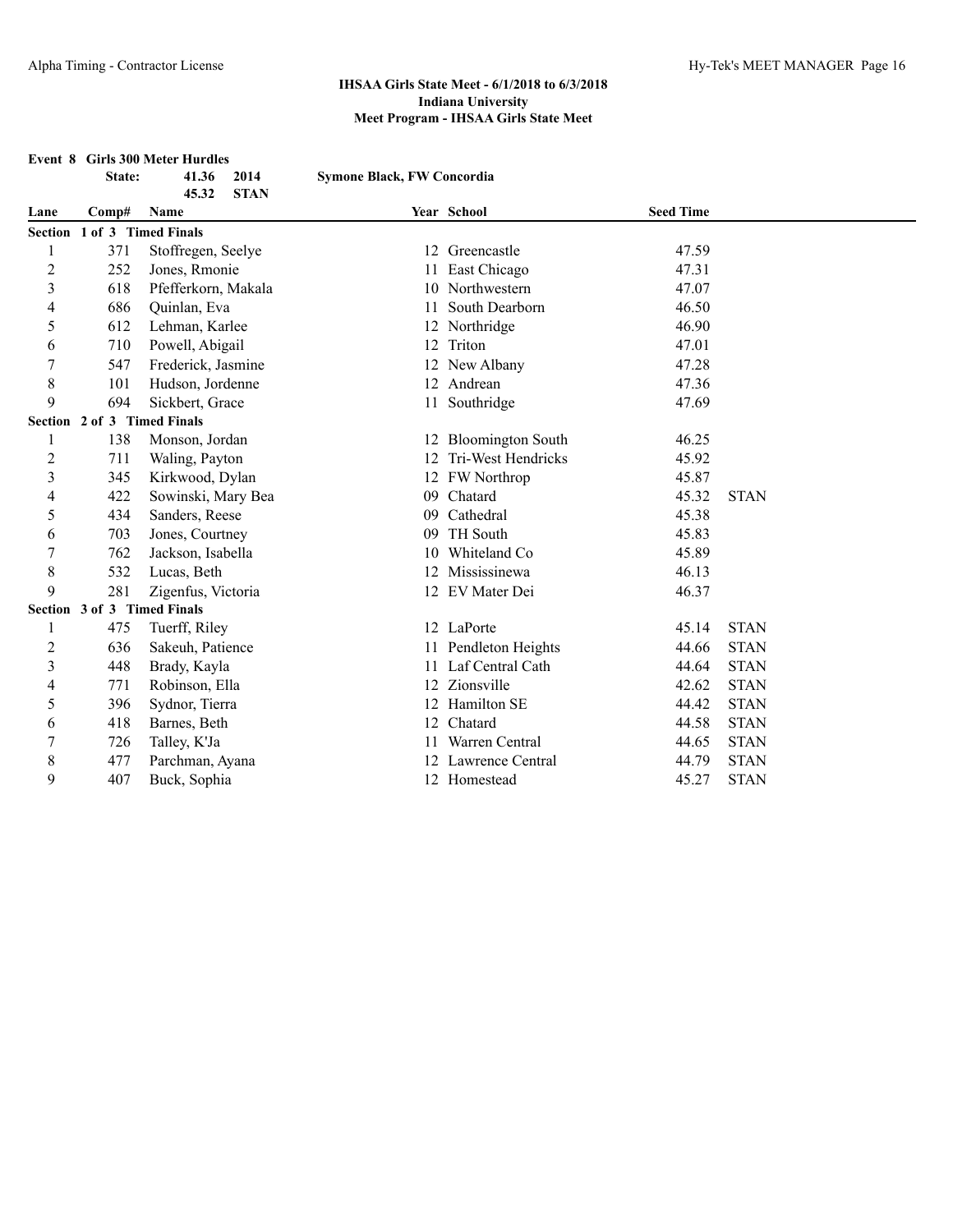|         |                             | Event 9 Girls 800 Meter Run |                                           |                          |                  |             |
|---------|-----------------------------|-----------------------------|-------------------------------------------|--------------------------|------------------|-------------|
|         | State:                      | 2:07.91<br>2011             | <b>Brittany Neeley, Eastern Greentown</b> |                          |                  |             |
|         |                             | <b>STAN</b><br>2:16.24      |                                           |                          |                  |             |
| Lane    | Comp#                       | Name                        |                                           | Year School              | <b>Seed Time</b> |             |
|         | Section 1 of 2 Timed Finals |                             |                                           |                          |                  |             |
| $3-1A$  | 308                         | Schafer, Vera               |                                           | 09 Fishers               | 2:19.65          |             |
| $6-1B$  | 360                         | Comastri, Audrey            | 11                                        | Franklin Central         | 2:20.59          |             |
| $9-1C$  | 223                         | Cooper, Summer              | 11                                        | Concord                  | 2:21.44          |             |
| $12-1D$ | 119                         | Carver, Mackenzie           | 11                                        | <b>Bloomington North</b> | 2:22.61          |             |
| $1-2A$  | 482                         | Greer, Sarah                |                                           | 12 Lawrence North        | 2:19.61          |             |
| $4-2B$  | 224                         | DeBoer, Grace               |                                           | 12 Covenant Chr          | 2:20.12          |             |
| $7-2C$  | 759                         | Hellwege, Emma              |                                           | 09 Wheeler               | 2:20.69          |             |
| $10-2D$ | 373                         | Hanna, Brenner              |                                           | 10 Greensburg            | 2:21.48          |             |
| $13-2E$ | 698                         | Readinger, Addison          |                                           | 10 TH North              | 2:24.45          |             |
| $2-3A$  | 228                         | Russin, Maddie              | 11                                        | Crown Point              | 2:19.63          |             |
| $5-3B$  | 643                         | Marshall, Nicole            |                                           | 10 Penn                  | 2:20.51          |             |
| $8-3C$  | 550                         | Hawkins, Olivia             |                                           | 12 New Albany            | 2:21.01          |             |
| $11-3D$ | 133                         | Brummett, Olivia            |                                           | 10 Bloomington South     | 2:22.49          |             |
|         | Section 2 of 2 Timed Finals |                             |                                           |                          |                  |             |
| $3-1A$  | 165                         | Lynch, Abigail              |                                           | 10 Brownsburg            | 2:13.93          | <b>STAN</b> |
| $6-1B$  | 234                         | Rivera, Marissa             | 11.                                       | <b>Culver Academies</b>  | 2:17.08          |             |
| $9-1C$  | 180                         | Duffus, Zoe                 |                                           | 10 Carroll (For          | 2:18.10          |             |
| $12-1D$ | 480                         | Dean, Grace                 |                                           | 12 Lawrence North        | 2:18.69          |             |
| $1-2A$  | 663                         | Stanhope, Elizabeth         |                                           | 12 Pike                  | 2:11.84          | <b>STAN</b> |
| $4-2B$  | 752                         | Tate, Ellie                 |                                           | 12 West Lafayette        | 2:15.73          | <b>STAN</b> |
| $7-2C$  | 287                         | Morphew, Allison            | 11                                        | EV Reitz Memoria         | 2:17.61          |             |
| $10-2D$ | 417                         | Wiley, Addison              |                                           | 09 Huntington North      | 2:18.47          |             |
| $13-2E$ | 377                         | Mitchell, Maria             |                                           | 10 Hamilton Heights      | 2:19.03          |             |
| $2-3A$  | 409                         | Dvorak, Julia               | 11                                        | Homestead                | 2:13.42          | <b>STAN</b> |
| $5-3B$  | 376                         | Schroeder, Ellie            |                                           | Guerin Catholic          | 2:16.36          |             |
| $8-3C$  | 394                         | Mirro, Maddie               |                                           | 12 Hamilton SE           | 2:17.86          |             |
| $11-3D$ | 290                         | Sievern, Claire             | 12                                        | EV Reitz Memoria         | 2:18.50          |             |
| $14-3E$ | 567                         | Shaw, Brenna                |                                           | 10 New Palestine         | 2:19.03          |             |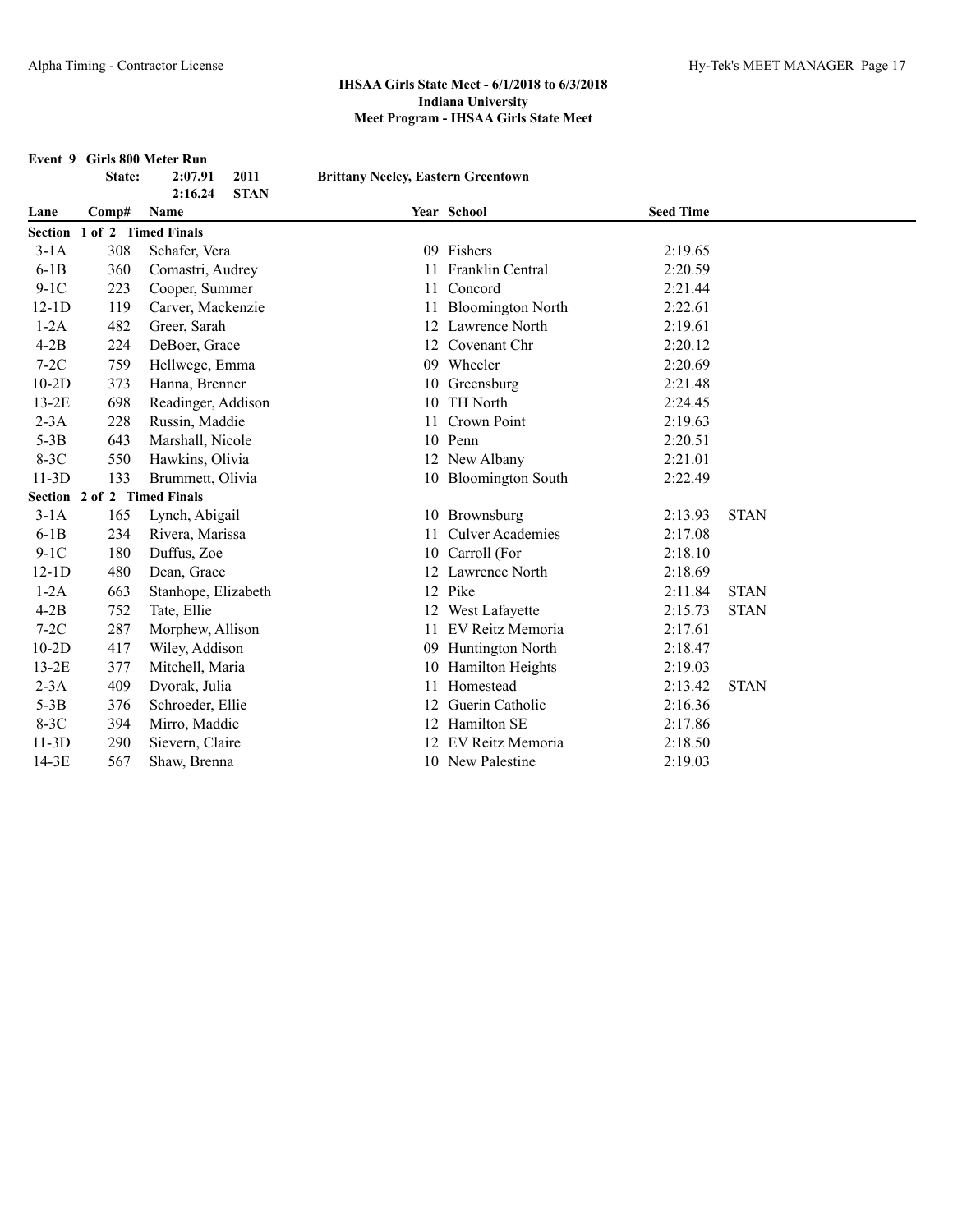|           | State: | Event 10 Girls 3200 Meter Run<br>2015<br>10:11.20 | Anna Rohrer, Mishawaka |                         |                  |             |
|-----------|--------|---------------------------------------------------|------------------------|-------------------------|------------------|-------------|
|           |        | <b>STAN</b><br>10:51.56                           |                        |                         |                  |             |
| Lane      | Comp#  | Name                                              |                        | Year School             | <b>Seed Time</b> |             |
|           |        | Section 1 of 1 Timed Finals                       |                        |                         |                  |             |
| $2-1A$    | 777    | Wasson, Katelyn                                   |                        | 11 Zionsville           | 10:49.16         | <b>STAN</b> |
| $5-1B$    | 183    | Green, Abby                                       |                        | 12 Carroll (For         | 10:58.40         |             |
| $8-1C$    | 328    | Strzelecki, Erin                                  |                        | 11 FW Biship Dwenge     | 10:59.30         |             |
| $11-1D$   | 426    | Wehrle, Mary Anna                                 |                        | 11 Ritter               | 11:03.45         |             |
| $14-1E$   | 265    | Dyer, Morgan                                      | 11                     | <b>Elkhart Memorial</b> | 11:08.67         |             |
| $17-1F$   | 502    | James, Karina                                     |                        | 09 Lowell               | 11:12.60         |             |
| $20-1G$   | 318    | Liddle, Sydney                                    |                        | 11 Floyd Central        | 11:16.22         |             |
| $23-1H$   | 679    | Chase, Ashton                                     |                        | 12 Seymour              | 11:26.08         |             |
| $26-11$   | 699    | Trausch, Zoe                                      |                        | 12 TH North             | 11:37.06         |             |
| $1-2A$    | 381    | Black, Lulu                                       |                        | 12 Hamilton SE          | 10:46.48         | <b>STAN</b> |
| $4-2B$    | 256    | Crain, Annalyssa                                  |                        | 10 Edgewood             | 10:55.06         |             |
| $7-2C$    | 154    | Keller, Madeline                                  | 09                     | <b>Brebeuf Jesuit</b>   | 10:59.10         |             |
| $10-2D$   | 425    | Wehrle, Mariah                                    | 11                     | Ritter                  | 11:01.89         |             |
| $13-2E$   | 157    | Ricks, Kate                                       |                        | 12 Brebeuf Jesuit       | 11:07.37         |             |
| $16-2F$   | 640    | Jankowski, Ellie                                  |                        | 12 Penn                 | 11:12.27         |             |
| $19-2G$   | 368    | Lacy, Lillian                                     |                        | 10 Franklin Community   | 11:13.44         |             |
| $22-2H$   | 211    | Ranta, Bailey                                     | 09                     | Chesterton              | 11:24.78         |             |
| $25-21$   | 500    | Boyer, Jordyn                                     |                        | 12 Lowell               | 11:27.50         |             |
| $3-3A$    | 185    | Hathaway, Meagan                                  |                        | 12 Carroll (For         | 10:52.24         |             |
| $6-3B$    | 170    | Bates, Phoebe                                     |                        | 11 Carmel               | 10:58.94         |             |
| $9-3C$    | 753    | Tate, Emma                                        |                        | 12 West Lafayette       | 11:00.92         |             |
| $12-3D$   | 749    | Schultz, Mary                                     |                        | 12 West Lafayette       | 11:04.39         |             |
| $15-3E$   | 687    | Cole, Megan                                       |                        | 12 South Ripley         | 11:11.17         |             |
| $18-3F$   | 214    | Cavanaugh, McKenna                                | 12                     | Christian Ac            | 11:12.81         |             |
| $21-3G$   | 221    | Morlok, Olivia                                    | 11                     | Columbus North          | 11:19.78         |             |
| 24-3H     | 731    | Barnett, Wini                                     | 09                     | Warsaw Community        | 11:26.62         |             |
| $27 - 31$ | 319    | Loftus, Chloe                                     |                        | 11 Floyd Central        | 11:44.06         |             |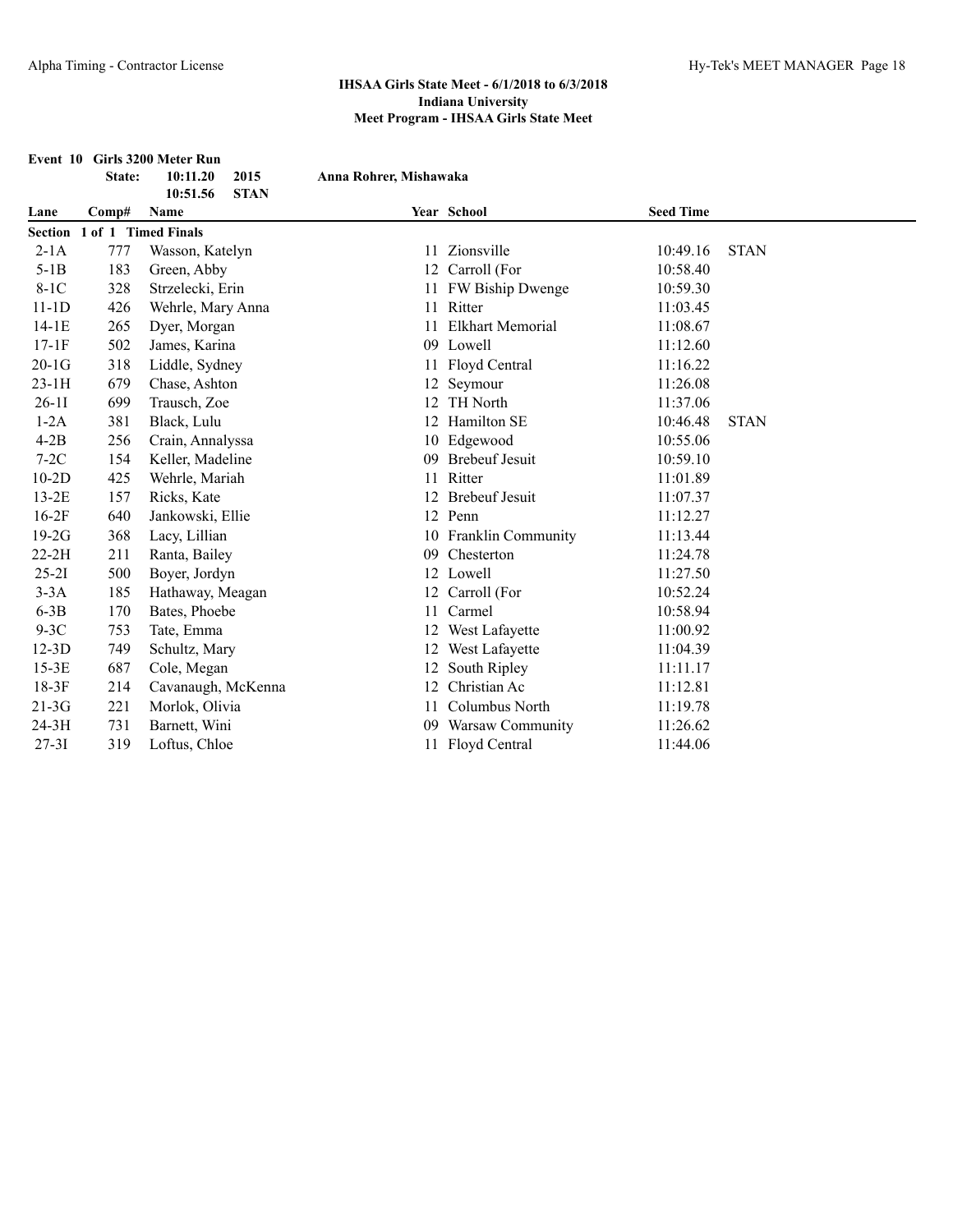**Event 11 Girls 4x400 Meter Relay**

**State: 3:47.37 2011 Lawrence North, Law. North M Brooks, A Franklin, A Spencer, C Miller**

|                | <b>STAN</b><br>3:57.25        |                                |                                   |                              |
|----------------|-------------------------------|--------------------------------|-----------------------------------|------------------------------|
| Lane           | <b>Team</b><br>Comp#          |                                | Relay                             | <b>Seed Time</b>             |
| <b>Section</b> | 1 of 3 Timed Finals           |                                |                                   |                              |
|                | Valparaiso                    |                                | A                                 | 4:10.92                      |
|                | 1) #716 Grisafi, Isabella 10  | 2) #718 Tsagris, Anastasia 11  | 3) #717 Jaime, Sophia 09          | 4) #713 Cummins, Skyler $10$ |
|                | 5) #719 Wagner, Ella 09       | 6) #714 Driver, Zoe 09         | 7) #712 Catchur, Morgan 10        | 8) #715 Gilliana, Ava 11     |
| 2              | New Albany                    |                                | A                                 | 4:08.48                      |
|                | 1) #547 Frederick, Jasmine 12 | 2) #559 Winslow, Riley 11      | 3) #550 Hawkins, Olivia 12        | 4) #553 Sogge, Kelsi 12      |
|                | 5) #549 Grant, Mariah 12      | $6$ ) #556 Thompson, Laney 12  | 7) #551 Lynch, Hannah 11          | 8) #554 Tate, Marley 10      |
| 3              | Edgewood                      |                                | A                                 | 4:08.23                      |
|                | 1) #259 Milah, Alyssa 11      | 2) #258 Meyer, Kaylee 12       | 3) #260 Sherfield, Claire 09      | 4) #254 Bitner, Emma 09      |
|                | 5) #257 Deckard, Madison 10   | 6) #261 Werner, Olivia 10      | 7) #255 Bolander, Elizabeth 10    |                              |
| 4              | Chesterton                    |                                | $\overline{A}$                    | 4:07.39                      |
|                | 1) #201 Connors, Bri 09       | $2)$ #212 Smith, Isabella 09   | 3) #202 Craycraft, Ashley 11      | 4) #208 Moore, Haley 12      |
|                | 5) #205 Gentry, Bree 09       | 6) #210 Raffin, Sophia 10      | 7) #213 Tumidalsky, Alexa 12      | 8) #203 Dunn, Camryn 09      |
| 5              | Northridge                    |                                | A                                 | 4:07.69                      |
|                | 1) #614 Sorg, Madison 12      | 2) #609 Hoefer, Ella 09        | 3) #615 Stoltzfus, Ariana 12      | 4) #608 Heerschop, Shelby 11 |
|                | 5) #610 Hoffman, Hannah 10    | 6) #611 Kirkpatrick, Kit 11    | 7) #613 Papandrea, Elainna 09     | 8) #612 Lehman, Karlee 12    |
| 6              | <b>Bloomington South</b>      |                                | А                                 | 4:07.85                      |
|                | 1) #139 Rajamani, Hannah 12   | $2)$ #140 Rauh, Isabelle 10    | 3) #138 Monson, Jordan 12         | 4) #135 Davis, Amiyah 10     |
|                | 5) #137 Hagar, Aviv 10        | $6$ ) #133 Brummett, Olivia 10 | 7) #142 Rensink, Phoebe $12$      | 8) #134 Bryan, Faye 12       |
| 7              | Floyd Central                 |                                | $\mathbf{A}$                      | 4:10.64                      |
|                | 1) #321 Semer, Racquel 10     | 2) #322 Suer, Grace 10         | 3) #316 Kaiser, Keegan 09         | 4) #313 Clare, Natalie 10    |
|                | 5) #311 Baxter, Sydney $10$   | 6) #312 Cirincione, Jaydon 09  | $7)$ #317 Lewellen, Kylee 09      | 8) #319 Loftus, Chloe 11     |
| 8              | Lake Central                  |                                | A                                 | 4:11.22                      |
|                | 1) #465 Long, Meghan 12       | 2) #474 Zubeck, Lillian 11     | 3) #466 Martisek, Abby 10         | 4) #459 Fritz, Melissa 10    |
|                | 5) #470 Schilling, Gwen $09$  | $6$ ) #461 Knestrict, Riley 10 | 7) #471 Schilling, McKenzie 10    | 8) #464 Kulacz, Krista 09    |
| 9              | Fort Wayne North Side         |                                | A                                 | 4:11.37                      |
|                | 1) #332 Benson, Takyira 10    | 2) #333 Lane, Anna 11          | 3) #335 Mitchell, Trinity 12      | 4) #336 Springer, Zyara $10$ |
|                | 5) #338 Wilchar, Makyla 12    | 6) #334 Lane, Julia 09         | 7) #337 Wells-White, Dominique 11 |                              |
|                |                               |                                |                                   |                              |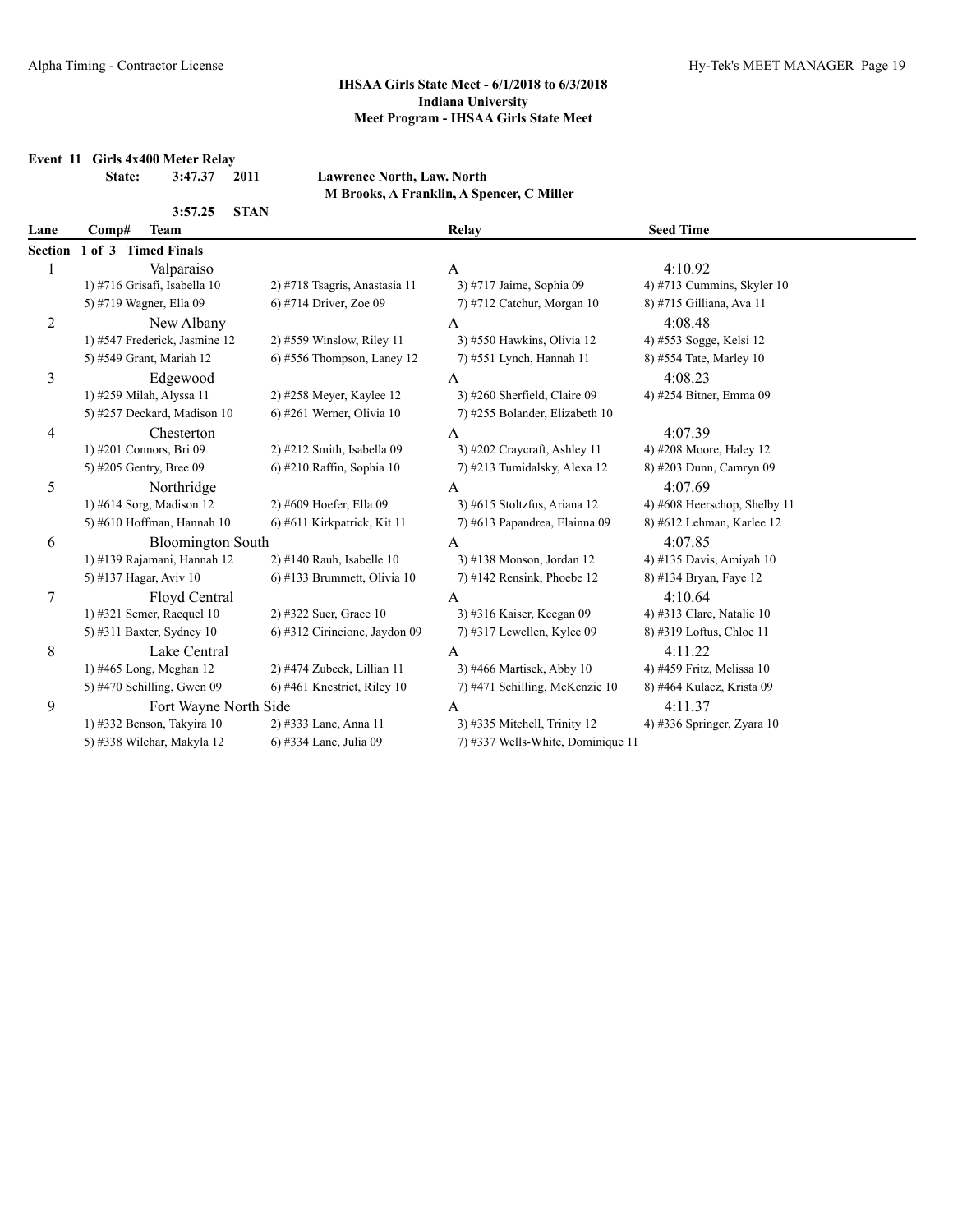# **Section 2 of 3 Timed Finals...(Event 11 Girls 4x400 Meter Relay)** 1 Brownsburg **A** 4:06.21 1) #161 Daniels, Elizabeth 12 2) #163 Griffin, Jordan Fr 3) #165 Lynch, Abigail 10 4) #162 Dixon, Brooke 11 5) #160 Barrett, Michaela 12 6) #166 Maihofer, Isabella 10 7) #164 Kouton, Aniffa 12 2 Noblesville A 4:04.84 1) #572 Anderson, Maria 12 2) #573 Boles, DeLaney 10 3) #580 Sharples-Gordon, Isabella 104) #576 Hazelrigg, Anna 11 5) #581 Siefert, Kiana 09 6) #577 Hoffman, Megan 10 7) #575 Dennis, Noelle 12 8) #584 Tyler, Shelby 12 3 East Central A 4:04.51 1) #242 Grimm, Eva 12 2) #245 Lengerich, Ellie 10 3) #241 Greiwe, Lily 12 4) #238 Fey, Emma 12 5) #251 Wilhelm, Emma 09 6) #246 Lobenstein, Brianna 12 7) #248 Rosemeyer, Alicia 11 8) #247 Makrancy, Alexia 10 4 New Palestine A 4:03.85 1) #566 Reid, Jordan 11 2) #567 Shaw, Brenna 10 3) #570 Williams, Maigan 12 4) #568 Taylor, Sophia 12 5) #562 Casner, Kaylin 11 6) #563 Crowder, Victoria 12 7) #564 Mann, Emma 09 8) #569 Voelz, Grace 12 5 Culver Academies A 4:03.91 1) #233 Rivera, Madison 09 2) #230 Bialek, Maggie 10 3) #234 Rivera, Marissa 11 4) #229 Anderson, Erin 12 5) #236 Zhao, Xiaohui 12 6) #232 Figueroa, Cecille 09 7) #231 Dolan, Sofia 09 8) #235 Stevens, Madison 12 6 Evansville Reitz Memorial A 4:04.08 1) #286 Hayhurst, Ellen 12 2) #290 Sievern, Claire 12 3) #292 Wittmer, Mallory 11 4) #287 Morphew, Allison 11 5) #288 Schnautz, Addie 12 6) #283 Brasseale, Jacqueline 09 7) #285 Felker, Sevreanna 12 8) #289 Schulten, Margaret 10 7 Pike A 4:05.98 1) #659 Miller, Ja'Niyah 11 2) #657 Hodges, Mary 09 3) #663 Stanhope, Elizabeth 12 4) #662 Ross, Jailyn 12 5) #654 Dansby, Chyane 10 6) #665 Webster, Laniya 12 7) #656 Harris, Alyssa 09 8 **Penn** A 4:06.40 1) #643 Marshall, Nicole 10 2) #638 Carrico, Kelsi 11 3) #641 Lacognato, Maya 12 4) #645 Pennix, Jemmia 12 5) #640 Jankowski, Ellie 12 6) #646 Smith, Julie 09 7) #644 Neal, Brooke 11 8) #642 Love, Keotave 09 9 Fort Wayne Northrop A 4:07.29 1) #347 Patterson, Morgan 09 2) #342 Early, Jasmine 11 3) #345 Kirkwood, Dylan 12 4) #343 Irby, Jo'Deci 12 5) #344 Irby, Liberty 10 6) #346 Norfleet, Sydni 09 7) #349 Thatcher, Amanda 09 8) #341 Brown, Tionna 11